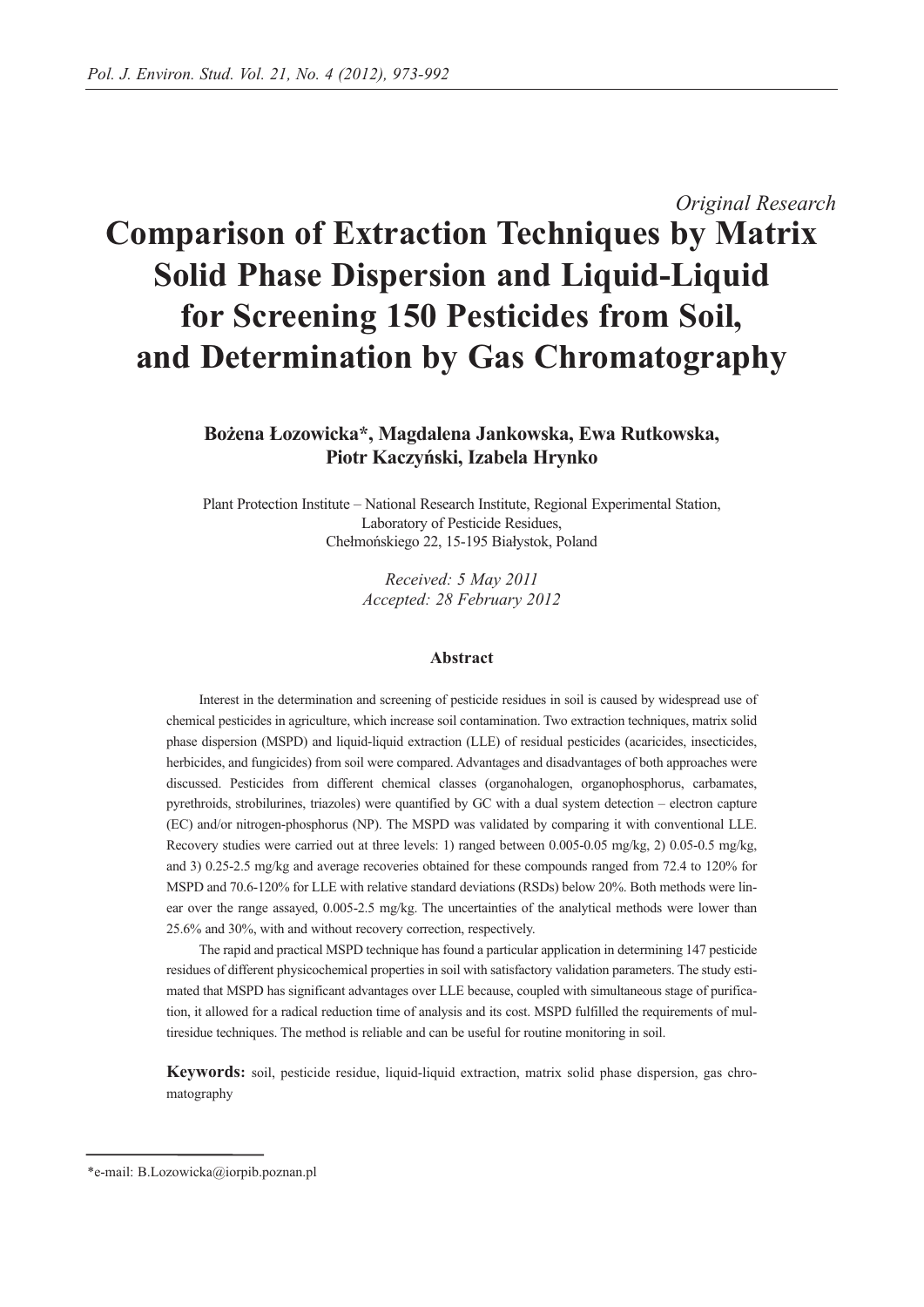## **Introduction**

Pesticides are widely applied on agricultural crops to protect from disease, weeds, and insect damage. The widespread and inappropriate use of chemical pesticides in agriculture unfavorably affects the whole ecosystem by entering into the food chain and polluting the soil, air, ground, and surface water. Although organochlorine insecticides like aldrin, dieldrin, DDT, and its metabolite or lindane for instance have been banned years ago in many countries based on their mutagenic, carcinogenic, and endocrine disrupting properties, they still can be found in environmental samples due to their persistence and lipophilic properties [1-3]. Organophosphorous insecticides (like chlorpyrifos, chlorpyrifos-methyl, or chlorfenvinphos) and triazine herbicides (like atrazine, simazine, metribuzine) are the most commonly used pesticides around the world. They and their metabolites are detected in the environment, although several members of these classes have been banned for years [3]. Among the different groups of pesticides, herbicides are more likely to pollute soils. Phenylurea and urea herbicides (e.g. diuron, linuron, or metamitron) are in a sense emerging herbicides in recent years, but are already included on an EU list of priority substances containing some endocrine disruptors [4] and monitored in environmental samples [5].

As a consequence of the implementation of EU Directive 91/414 [6], all pesticides have to be subjected to an authorization procedure. The condition for issue of an authorization is that the pesticide or its residues do not exert unacceptable effects on human and animal health and not persistent in soil to extend accumulation and cause pollution problems.

Applied pesticides can degrade in soil surface, adsorb onto organic matter of soil, clay, or lixiviate, and can reach surface waters through superficial fluxes and leaching, contaminate groundwater by percolation, and disperse in atmosphere or accumulate as residues in food. These processes are highly dependent on the type of pesticide, soil, crop, climatic conditions, and application procedures, and thus the fate of pesticides is highly variable. Soil characteristics are important to pesticide movement. Clay soils have a high capacity to adsorb pesticides, whereas sandy soils and organic matter in the soil have a much lower capacity to adsorb these compounds.

The fate of pesticides in soil is controlled by the chemical, biological, and physical dynamics of this matrix [7]. Pesticides are degraded by chemical reaction (such as photolysis, hydrolysis, oxidation, and reduction) [8], and microbiological [9] processes. These processes take place on the surface of the soil or deeper soil layers. For instance, photolysis is important only for pesticides present on the surface of the soil and the rate of breakdown is influenced by the intensity and spectrum of sunlight, length of exposure, and the properties of the pesticide, whereas degradation by microorganisms such as fungi and bacteria is taking place at all soil depths, with varying rates due to changes in the density.

Knowledge of the fate and behavior of pesticides in agricultural soils is required for the assessment of environmental pollution and for the selection of remediation strategies.

Determination of pesticides in soil is a challenging task because of low concentrations of analytes, the great variety of pesticides covering a wide range of polarities, and the complex blend of substances. Various analytical techniques aimed at extracting, isolating, and determining pesticides and their transformation products in soil have been recently published [10-48]. Table 1 gives a summary of analytical methods used for the quantification of pesticides in soil. The steps involved are matrix preparation, extraction, clean-up, fractionation, and determination. Those analytical techniques usually require highly advanced equipment [20, 38, 40].

Sample preparation plays an important role in the field of pesticide residue analysis. Traditionally, Soxhlet extraction and ultrasound-assisted extraction are the conventional pretreatment methods to extract pesticides from soil and sediment samples [49]. However, these methods usually are laborious, time-consuming, and need large volumes of toxic organic solvents. Recently, research has been focused on those sample preparation methods that allow for the reduction of organic solvent consumption, the exclusion of sample component degradation, the elimination of additional sample clean-up, and pre-concentration steps before chromatographic analysis as well as the improvement of extraction efficiency, selectivity, and/or kinetics.

Matrix solid-phase dispersion (MSPD) is a simple and cheap sample preparation procedure involving simultaneous disruption and extraction of various solid and semisolid materials [50-52]. It permits complete fractionation of the sample matrix components and has the ability to selectively isolate a single compound or several classes of compounds from the sample. MSPD involves direct mechanical blending of sample with a sorbent (mainly Florisil,  $C_{18}$ , alumina, or silica). In this process, the sorbent acts both as an abrasive material disrupting sample architecture and as a 'bound' solvent that assists in accomplishing sample disruption. The sample is dispersed over the surface of the bonded-phase support material, producing a unique mixed character phase for conducting target analyte isolation. After homogenization, blended mixture is transferred into an SPE barrel and subjected to elution with an appropriate eluent. Finally, the obtained eluate undergoes the analytical procedure [53].

MSPD has many advantages over the traditional techniques, such as the use of smaller amounts of organic solvent, lower solvent cost, and reduced toxic organic solvent. LLE technique is time-consuming, laborious, and requires large volumes of both sample and organic solvents, but still is the most popular.

The GC detection methods most commonly used for this purpose are nitrogen-phosphorus (NPD) [17, 20], flame ionization (FID) [19], electron-capture detection (ECD) [10, 11], and mass spectrometry (MS) [13-15]. In gas chromatography analysis, some applications simultaneously use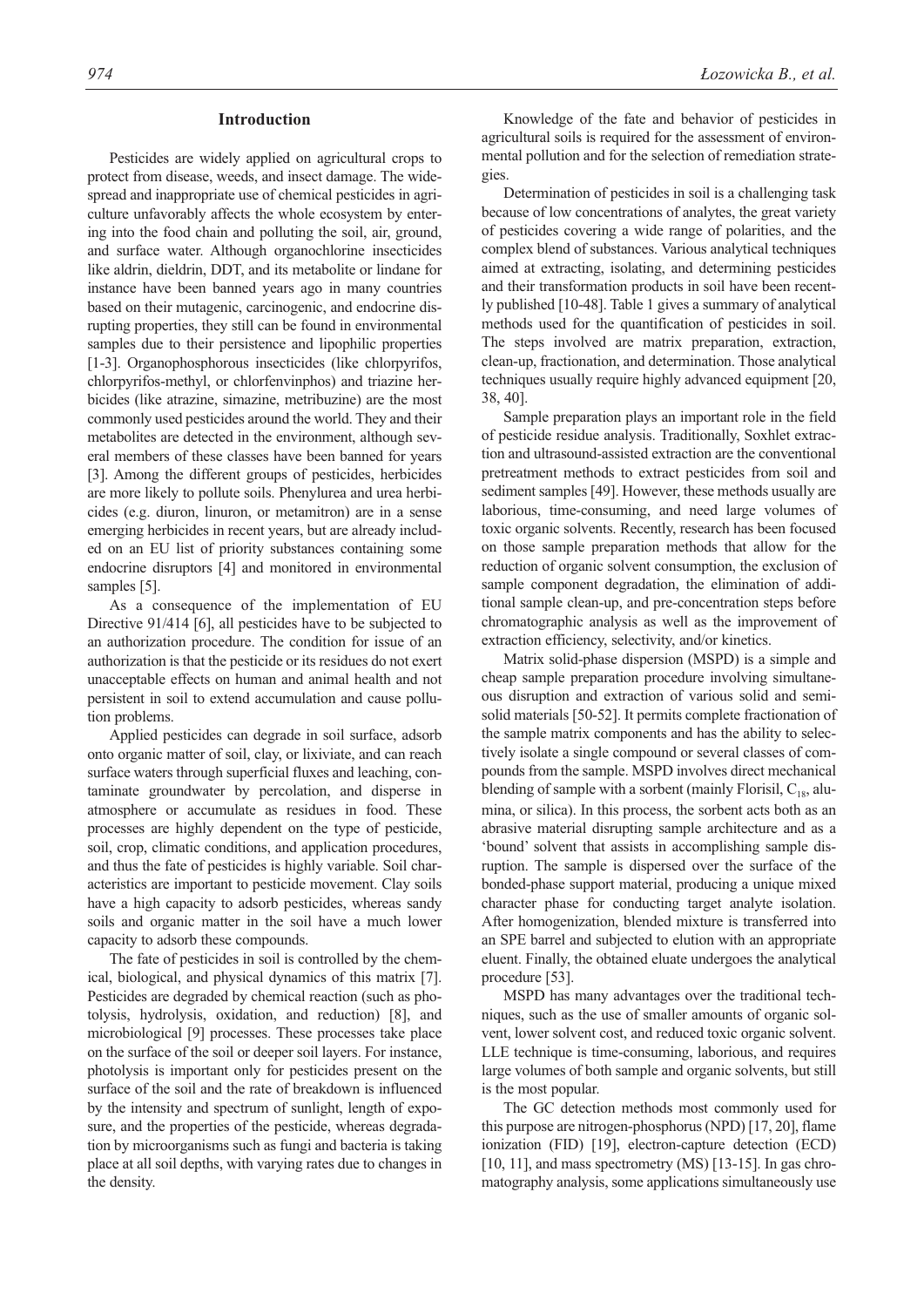| Pesticide group                                                  | Extraction                                                                                                | Clean up                                                        | Determination           | Pesticides                                                                                                                             | [Ref]              |
|------------------------------------------------------------------|-----------------------------------------------------------------------------------------------------------|-----------------------------------------------------------------|-------------------------|----------------------------------------------------------------------------------------------------------------------------------------|--------------------|
| Organochlorines                                                  | LSE methanol: water (4:1, v/v) 1 h                                                                        | Partitioning<br>chloroform                                      | GC-EC                   | DDT, HCH, aldrin                                                                                                                       | $\lceil 10 \rceil$ |
|                                                                  | LSE acetone: hexane 30 min                                                                                | Florisil                                                        |                         | endosulfan                                                                                                                             | $[11]$             |
| Organochlorines                                                  | HS-SPME polydimethylsiloxane<br>(PDMS, 100 mm) and divinyloben-<br>zene (PDMS, 65 mm)                     | GC-EC                                                           |                         | aldrin, dieldrin, endrin, endosulfan,<br>DDT, heptachlor, metoxychlor<br>hexachlorocyclohexane                                         | $[12]$             |
| Organochlorines<br>Carbamates                                    | LPME acetone-water (stirring) hol-<br>low fiber (3 ml of toluene)<br>SPME acetone: water polyacrylate,    |                                                                 | GC-MS<br>GC-MS          | pentachlorobenzene, molinate,<br>hexachlorobenzene, lindane,<br>alachlor 2,5-dimethylphenol, 2,3,5-<br>trimethylphenol, 1,2,3,4,5-ter- | $\lceil 13 \rceil$ |
|                                                                  | 85 mm                                                                                                     |                                                                 |                         | achlorobenzene                                                                                                                         |                    |
| Organochlorines<br>Organophosphorus                              | PLE acetonitrile:methanol (9:1, v/v)                                                                      | <b>SPE</b><br>$Ph + C_{18} + Al$<br>$Diol+C_{18}+Al$<br>$CN+Al$ | GC-MS                   | polycylic aromatic hydrocarbons<br>and polychlorinated biphenyls<br>(N-, P-, and Cl- containg pesti-<br>cides)                         | $[14]$             |
| Organochlorines<br>Organophosphorus<br>Carbamates<br>Pyrethroids | MAE acetone: hexane (3:2, v/v)<br>120°C, 20 min<br>Soxhlet method acetone: hexane<br>$(3:2, v/v)$ for 8 h |                                                                 | GC-MS                   | dimethoate, chloroneb, methomyl,<br>oxamyl, toxaphen, DDT, monocro-<br>tophos, chlorpyrifos, diazinon,<br>cypermethrin, lindane        | $[15]$             |
| Organochlorines                                                  | MAE hexane: acetone (1:2, $v/v$ ), 5 min -<br>Soxhlet and sonicator method                                |                                                                 | GC-EC                   | BHC, DDE and dieldrin                                                                                                                  | $\lceil 16 \rceil$ |
| Organophosphorus                                                 | SFE 5% methanol in $CO2$                                                                                  | diol-modified<br>silica gel                                     | GC-NP                   | fenpropimorh, pirimicarb,<br>parathion-methyl, parathion-ethyl                                                                         | [17]               |
| Organophosphorus                                                 | MSPD soil+water+Florisil hexane-<br>ethyl acetate                                                         |                                                                 | LC-UV                   | phenthoate and its enantiomeric<br>ratio                                                                                               | $[18]$             |
| Organophosphorus                                                 | LSE ethyl acetate                                                                                         |                                                                 | GC-FID                  | diazinon, malathion                                                                                                                    | $[19]$             |
| Organophosphorus                                                 | LSE-buffered water                                                                                        | ligand-<br>exchange,<br>anion-<br>exchange                      | GC-MS<br>derivatisation | glyphosate and AMPA                                                                                                                    | $[20]$             |
| Organophosphorus<br>Triazine herbicides                          | SPME 10% methanol in water<br>polydimethylsiloxane fiber (PDMS,<br>$100$ mm $)$                           |                                                                 | GC-EC<br>GC-MS          | carbophenothion, chlorpyrifos,<br>methidathion, parathion-methyl,<br>atrazine                                                          | $[21]$             |
| Triazines                                                        | LSE metanol: water $(3:1, v/v)$                                                                           | SPE $C_{18}$                                                    | GC-MS                   | 46 pesticides (organophosphorus and<br>organochlorine compounds, carba-<br>mates anilides anilines and amides)                         | $[22]$             |

Table 1. Methods for analy

| Organophosphorus<br>Triazine herbicides         | SPME 10% methanol in water<br>polydimethylsiloxane fiber (PDMS,<br>$100$ mm $)$ |                                                                | GC-EC<br>GC-MS                                                                                                                                                            | carbophenothion, chlorpyrifos,<br>methidathion, parathion-methyl,<br>atrazine                                     | $[21]$             |
|-------------------------------------------------|---------------------------------------------------------------------------------|----------------------------------------------------------------|---------------------------------------------------------------------------------------------------------------------------------------------------------------------------|-------------------------------------------------------------------------------------------------------------------|--------------------|
| <b>Triazines</b>                                | LSE metanol: water $(3:1, v/v)$                                                 | SPE $C_{18}$                                                   | GC-MS                                                                                                                                                                     | 46 pesticides (organophosphorus and<br>organochlorine compounds, carba-<br>mates, anilides, anilines, and amides) | $[22]$             |
| <b>Triazines</b><br>Carbamates<br>Sulfonylureas |                                                                                 |                                                                | <b>SFC-APCIMS</b><br><i>(supercritical)</i><br>fluid chromatog-<br>raphy interfaced<br>with atmospher-<br>ic pressure<br>chemical ioniza-<br>tion mass spec-<br>trometry) | ametryn, atrazine<br>carbofuran<br>chlorsulfuron, metsulfuron-methyl,<br>and bensulfuron-methyl                   | $\lceil 23 \rceil$ |
| Triazine<br>herbicides                          | MAWE acetonitrile: water (80:20, v/v)<br>acetonitrile 80°C, 5 min               | <b>SPE</b><br>Linchrolut EN<br>cartridges                      | LC-UV                                                                                                                                                                     | metribuzin and major conversion<br>products                                                                       | $[24]$             |
| Triazine<br>herbicides                          | SPME polyacrilate, 85 mm                                                        |                                                                | GC-MS                                                                                                                                                                     | propazine, terbuthylazine, sebuthy-<br>lazine, ametryl, prometryn, terbutyn                                       | $[25]$             |
| Triazine<br>herbicides                          | <b>MAE</b>                                                                      | <b>SPME CV-</b><br>DVB, 65 mm<br>(carbowaxdi-<br>vinylbenzene) | GC-MS                                                                                                                                                                     | simazine, atrazine, propazine,<br>prometryn                                                                       | [26]               |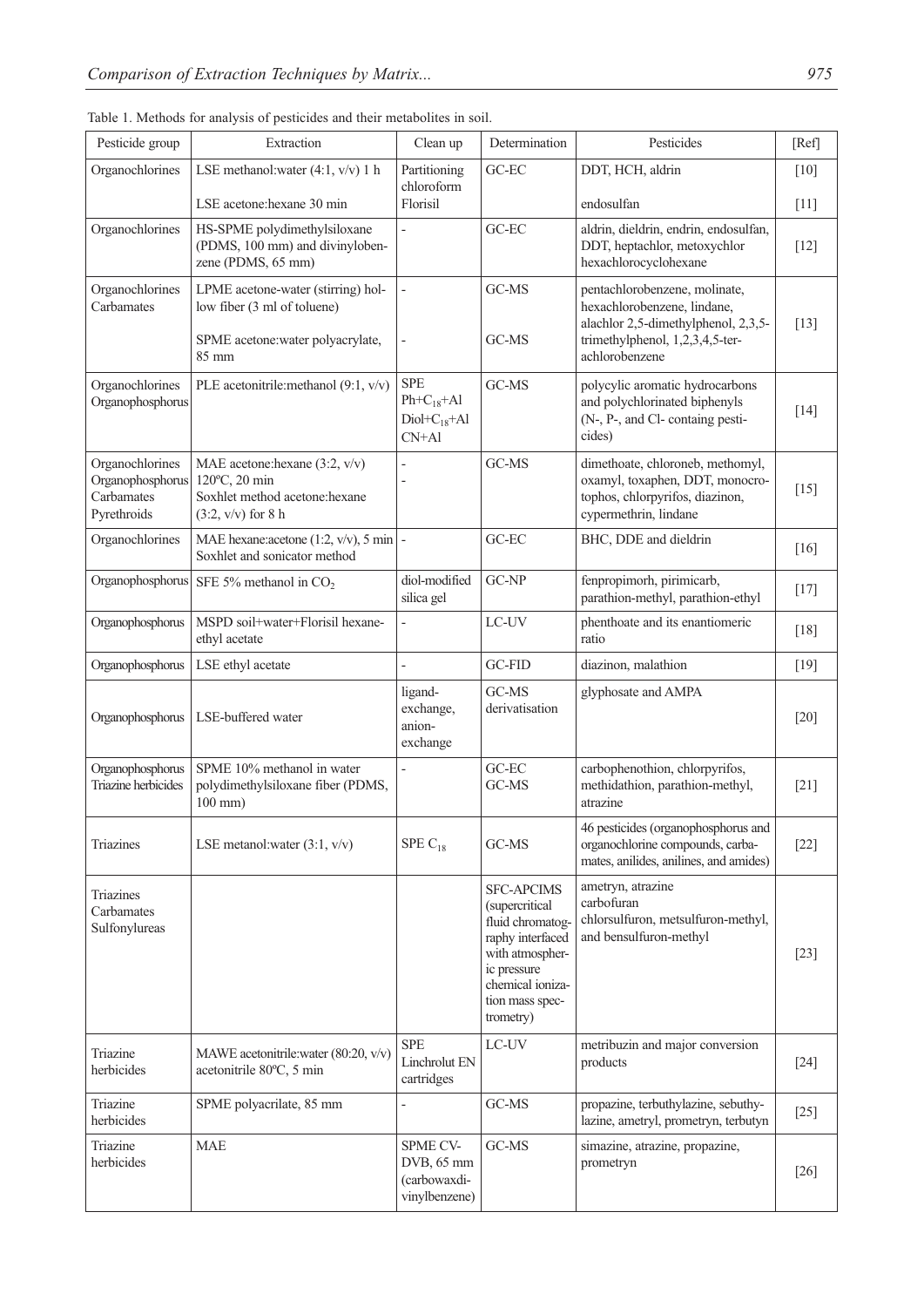## Table 1. Continued.

| Pesticide group                                           | Extraction                                                                                                          | Clean up                               | Determination                                          | Pesticides                                                                                                                                                                                          | [Ref]            |
|-----------------------------------------------------------|---------------------------------------------------------------------------------------------------------------------|----------------------------------------|--------------------------------------------------------|-----------------------------------------------------------------------------------------------------------------------------------------------------------------------------------------------------|------------------|
| Triazine<br>herbicides                                    | LSE acetone: hexane $(2:1, v/v)$                                                                                    |                                        | GC and HPLC<br>with selective<br>detectors             | simazine, atrazine terbuthylazine,<br>cyazine, ametryn, prometryn, atra-<br>ton and their dealkylated products                                                                                      | $[27]$<br>$[28]$ |
| Triazine<br>herbicides<br>Chloroacetanilide<br>herbicides | MAE acetonitrile, 80°C, 5 min                                                                                       | $\overline{a}$                         | GC-NP or<br>GC-MS                                      | atrazine, cyanazine, metribuzine,<br>simazine, deethylatrazine, deiso-<br>propylatrazine acetochlor,<br>alachlor, metolachlor                                                                       | $[29]$           |
| Chloroacetanilide<br>herbicides                           | LSE acetonitrile: water (60:40, v/v) 0.5 h -<br>methanol: water and acetone                                         |                                        | $LC-MS$<br>SPE with PSA                                | acetochlor and metabolites<br>acetochlor and propisochlor                                                                                                                                           | $[30]$<br>$[31]$ |
| Acidic herbicides                                         | LSE alkaline media                                                                                                  | $C_{18}$                               | LC-MS                                                  | MCPA and its metabolites                                                                                                                                                                            | $[32]$           |
| Acidic herbicides                                         | MAE phosphate buffer-methanol<br>(50:50, v/v), 80°C, 10 min                                                         | $C_{18}$                               | $_{\rm{LC-UV}}$                                        | 2,4-D; MCPA; 2,4,5-T; dichlor-<br>prop; 2,4-dichlorophenol; 2,4-DB;<br>2,4,5-trichlorophenol                                                                                                        | $[33]$           |
| Acidic herbicides                                         | PLE                                                                                                                 | $C_{18}$ -Hydra                        | LC-UV                                                  | benzatone; 2,4-D; triclopyr;<br>2,4,5-T; 2,4-Tp                                                                                                                                                     | $[34]$           |
| Acidic herbicides                                         | ASE methanol: water (80:20, v/v)<br>solution in NaCl, 90°C                                                          | <b>GCB</b>                             | LC-MS                                                  | arylphenoxypropionic herbicides                                                                                                                                                                     | $[35]$           |
| Phenylurea<br>herbicides                                  | MAE dichloromethane:methanol<br>(90:10), 70°C, 10 min                                                               | $\overline{a}$                         | reversed phase<br>LC-UV                                | linuron, monuron, monolinuron,<br>isoproturon, metobromuron, diuron                                                                                                                                 | $[36]$           |
| Carbamates                                                | LSE methanol                                                                                                        | $C_{18}$                               | LC-<br>Fluorescence<br>(post column<br>derivatisation) | N-methylcarbametes (oxamyl,<br>dioxacarb, metlocarb, carbofuran,<br>carbaryl, isoprocarb)                                                                                                           | $[37]$           |
| Carbamates                                                | MAE methanol, 80°C, 5 min<br>SFE 5-10% methanol in $CO2$                                                            | $\overline{a}$                         | LC-UV                                                  | propoxur, propham, methiocarb,<br>chlorpropham                                                                                                                                                      | $[38]$           |
| Carbamates<br>Ureas                                       | <b>MAE</b>                                                                                                          | $\overline{a}$                         | LC-UV                                                  | butylate, carbaryl, carbofuran, chlor-<br>propham, ethiofencarb, linuron,<br>metobromuron, and monolinuron                                                                                          | $[39]$           |
| Dinitroanline                                             | PLE acetonitrile: water (7:3, v/v), 120°C                                                                           |                                        | LC/MS/MS                                               | trifluralin metabolites                                                                                                                                                                             | $[40]$           |
| Fungicides                                                | LSE ethyl acetate                                                                                                   |                                        | GC-NP<br>GC-EC                                         | quintozene, chlorothalonil, tolclo-<br>fos-methyl, dichlofluanid, triadime-<br>fon, procymidone, myclobutanil,<br>cyproconazol, oxadixil, ofurace,<br>benalaxyl, nuarimol, fenarimol,<br>pyrazophos | $[41]$           |
| Various classes                                           | LSE ethyl acetate                                                                                                   |                                        | GC-MS                                                  |                                                                                                                                                                                                     | $[42]$           |
| Acaricides<br>Fungicides<br>Herbicides<br>Insecticides    | LSE methanol: water $(4:1, v/v)$ , 20<br>min                                                                        | <b>SPE</b><br>HLB Oasis car-<br>tridge | $_{\rm LC-MS}$                                         | 32 pesticides                                                                                                                                                                                       | $[43]$           |
| Fungicides<br>Insecticides                                | LSE water-acetonitrile mixture                                                                                      | Partitioning<br>dichloromethane        | GC-NP and<br>GC-MS                                     | 25 pesticides                                                                                                                                                                                       | $[44]$           |
| Various classes                                           | MAE water:acetonitrile $(1:1, v/v)$ and<br>hexane                                                                   |                                        | $GC-EC$                                                | 4 pesticides (trifluralin, meto-<br>lachlor, chlorpyrifos, triadimefon)                                                                                                                             | $[45]$           |
| Various classes                                           | USE water: acetonitrile $(1:2, v/v)$<br>QuEChRS acetonitrile<br>PLE water:acetonitrile (1:2, v/v)<br>140°C, 20 min. | Bondesil-PSA                           | GC-MS<br>HPLC-<br>MS/MS                                | 24 pesticides (urea, phenylurea, and<br>triazine herbicides, organochlorines,<br>organophosphorus, carbamates<br>pyrethroids, and other)                                                            | $[46]$           |
| Various classes                                           | <b>SPE</b>                                                                                                          | $C_8$ and $C_{18}$                     | GC-NP                                                  | 7 pesticides (molinate, atrazine,<br>carbofuran, pirimicarb, prometryn,<br>matahion and tetrachlorvinphos)                                                                                          | $[47]$           |
| Various classes                                           | LSE acetoritrile                                                                                                    | $\overline{a}$                         | HPLC-MS-MS                                             | 54 pesticides                                                                                                                                                                                       | $[48]$           |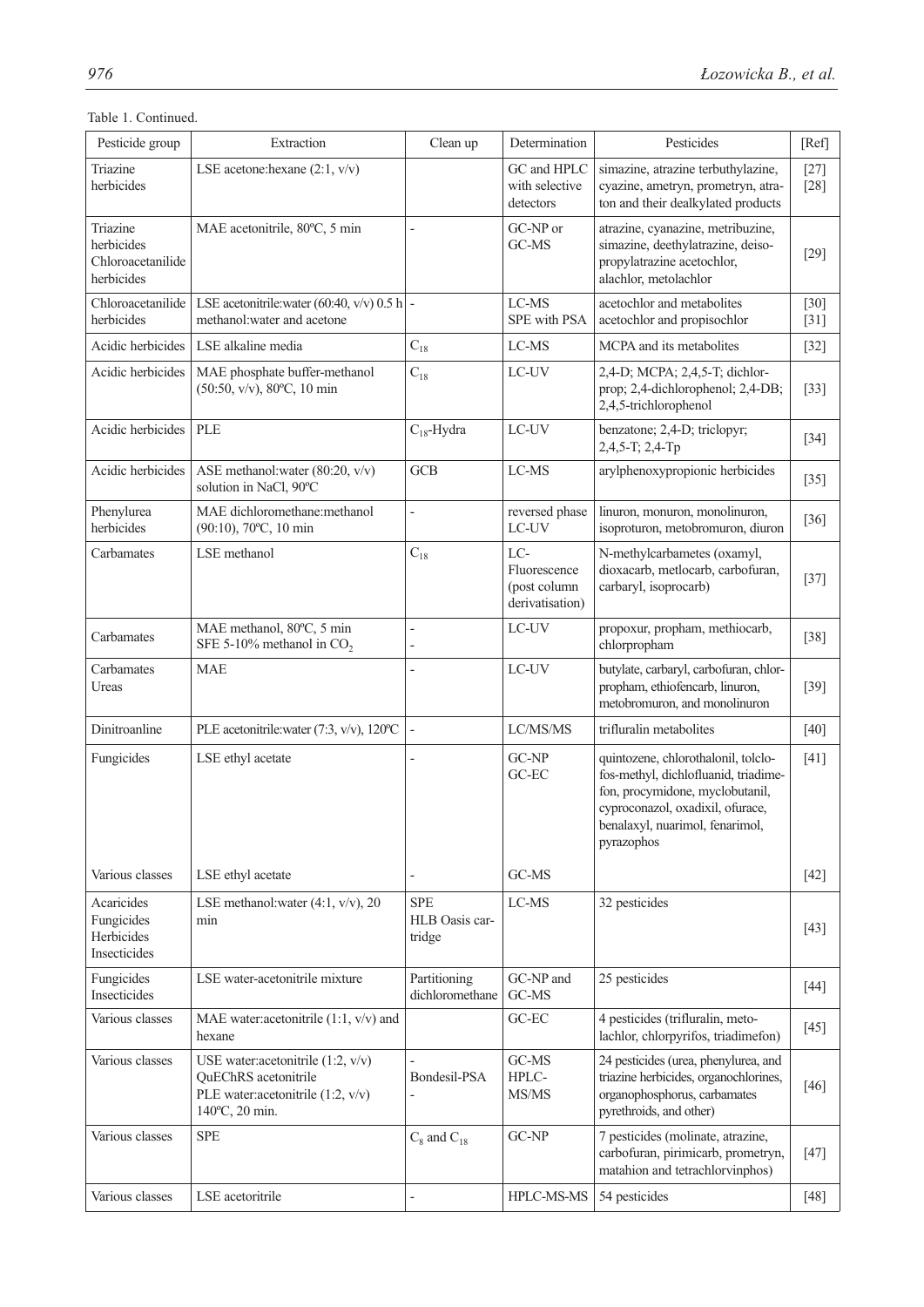Table 1. Continued. Abbreviations: ASE – accelerated solvent extraction GCB – graphitized carbon black GC-EC – gas chromatography with electron capture detector GC-MS – gas chromatography coupled with mass spectrometry GC-NP – gas chromatography with nitrogen phosphorus detector HPLC – high-performance liquid chromatography HS-SPME – head space solid-phase microextraction LC-UV – liquid chromatography with ultraviolet detection LC-MS – liquid chromatography coupled with mass spectrometry LPME – liquid-phase microextraction LSE – liquid-soild extraction MAE – microwave-assisted extraction MAWE – microwave-assisted water extraction MSPD – matrix solid phase dispersion PLE – pressurized liquid extraction QuEChRS – Quick, Easy, Cheap, Effective, Rugged, and Safe extraction method SFE – supercritical fluid extraction SPE – solid-phase extraction SPME – solid-phase microextraction USE – ultrasonic solvent extraction

two GC detectors connected to two columns containing different stationary phase [54] or the same stationary phase [55]. Applications where the flux of one single column is divided between two different GC detectors or the splitter is placed after the injection port or the precolumn and sample runs in parallel onto two gas chromatographic columns of different polarities that may be used to analyze substances with different chemical structures while injecting the sample only once. In our work the determination was carried out with capillary gas chromatography using electron-capture (EC) and nitrogen-phosphorus (NP) detection as selective detection methods in parallel. The use of selective detection methods allowed much lower limits of detection (LODs) to be achieved. The low LODs obtained permit the flux to be divided into two different detector systems after the GC column in order to quantify pesticide residues of different natures. In the case of positive results we used a column with different polarity. Therefore, the parallel response was found to be a useful criterion for peak identification down to the limit of detection.

Among cited works, only a few of them relate to the determination of a wide spectrum of pesticides belonging to different chemical classes [46]. It is interesting that not many pesticides and all their possible metabolites have been monitored in soil. Therefore, there is a need for more studies in this field.

The goals of the present study were to develop and validate under ISO 17025 criteria a multi-residue screening method (MRM) to identify and quantify broad-spectrum pesticides (about 150 active substances) and their metabolites in soil by GC, and an autosampler with two selective detectors simultaneously: NPD and ECD. Two techniques: matrix solid phase dispersion (MSPD) and liquid-liquid extraction (LLE), were used to extract acaricides, insecticides, herbicides, and fungicides – widely used plant protection products belonging to different chemical classes, including: organohalogen, organophosphorus, carbamates, pyrethroids, strobilurines, and triazoles from soil. MSPD procedure has also employed the use some extra column adsorbents to obtain purification of extracts. Several parameters of the MSPD method (weight of sample, amount, and type of dispersant solid-phase and used for clean-up, extraction solvent) and for LLE (extraction solvent) were optimized.

MSPD technique for extraction pesticide residues in soil have been chosen because there are still few reports about their usefulness and on the other hand criticizing or comparing them with other techniques providing good results. Finally, the MSPD method was applied to the simultaneous quantification of 147 compounds in soil.

Every analytical result is associated with uncertainty. Therefore, the uncertainty of the result of a determination must be calculated and accompany its presentation. Moreover, an analytical result should be recorded not as one value, but according to the values of a continuous random variable, as a confidence interval, i.e. the interval likely to include the expected value. In recent years many laboratories have been under pressure to present uncertain data on the analytical results instead of just giving standard deviations due to most probable requirements for ISO standard 17025. In the method validation procedures, estimation of the uncertainty is one of the main focuses of interest due to its importance in showing data quality. Detailed analysis of uncertain sources can guide the analytical chemist about the critical stages of the method where uncertainty should be reduced. For most purposes, an expanded uncertainty (U) should be used. The expanded uncertainty provides an interval within which the value of the analyte is believed to lie within a higher level of confidence. According to the EURACHEM/CITAC document [56] the "bottom-up" approach can be used for estimation of combined standard uncertainty. This strategy splits the analytical process in single steps, estimating the individual contribution of each one to the uncertainty of the final results. Subsequently, it is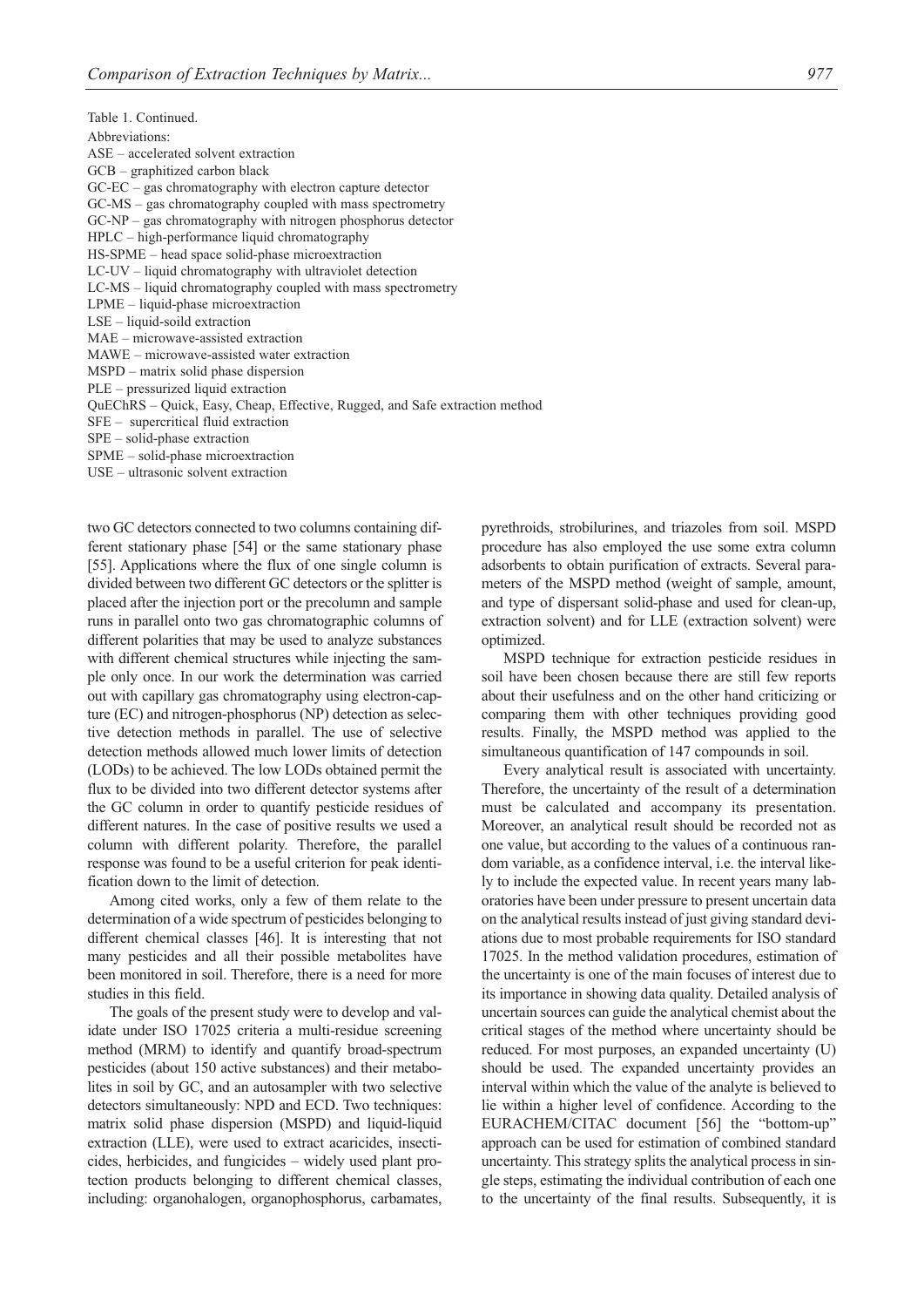possible to decide which are the more significant and which are negligible (and therefore do not deserve special attention).

The identification uncertainty in the proposed method is very important. Mechanical and physical properties of the certain type of the soil may influence the uncertainty. Recoveries and LODs and LOQs might be different, depending on organic matter content [57].

## **Experimental Procedures**

## Chemicals and Reagents

All reagents used were residue analysis grade. Acetone, dichloromethane, diethyl ether, n-hexane and petroleum ether for pesticide residue analysis were provided by J.T. Baker (Deventer, Holland), as well as Florisil (60-100 mesh). Anhydrous sodium sulphate was purchased from Fluka (Seelze-Hannover, Germany). Silica gel (230-400 mesh) was obtained from Merck (Darmstadt, Germany). All sorbents were activated at 600ºC (very important). Certified Reference Material (CRM) was purchased from Tusnovics Instrument Poland Sp. z o.o. (Trading and Service Company, Poland).

#### Soil Samples

Blank soil samples were collected from the vincinty of Bialystok. The physico-chemical characteristics of soil are the following: textural class-loamy sand, organic matter 1.45%, pH 6.6, % silt 22.45 (0.002-0.05 mm), % sand 75.32 (0.05-2 mm), % clay 2.43 (< 0.002 mm).

Field loamy sand samples were collected from private customers from the Podlasie region (physico-chemical properties: organic matter content  $\leq 2\%$ , pH 6-7.5,  $\%$  silt 18-38, % sand 59–68, % clay 2–6.4).

## Pesticide Standards

Pesticides (154) were obtained from Dr. Ehrenstorfer Laboratory (Germany). Standard solutions were prepared in acetone and stored at 4ºC (purity >95%). Multicompound standard working solutions (M10÷M18, whose composition is presented in Table 3) were prepared by dissolving appropriate amounts of each stock solution in n-hexane/acetone (9:1, v/v) mixture (concentration range 0.005-2.5 mg/ml).

## Preparation of Spiked Soil Samples

Representative portions of residue-free/blank soil (the similar type of soil of field soil and certified soil material) (500 g) was air-dried at about 40ºC and then sieved through a mesh with a grain size of 2 mm. They were stored at room temperature until fortified.

Spiked samples were prepared by adding an appropriate volume of spiking solution to 2 g or 10 g of soil, depending on the procedure used. The spiked samples were left for 30 min.

Soil samples were extracted by two techniques, MSPD and LLE (according to the scheme presented in Fig. 1). The main purpose of this step was to calculate the average of the recovery percent of investigated pesticides by both extraction techniques.

#### *Procedure 1 – LLE Extraction*

To 10 g of soil sample 60 ml of dichloromethane/acetone /petroleum ether (1:1:1, v/v/v) was added and shaken for 1 h. Extract was filtered and 20 ml portion of dichloromethane/acetone/petroleum ether (1:1:1, v/v/v) was added and shaken 10 min. Extracts were combined into the same splitter and then 50 ml of petroleum ether was added. LLE extraction was carried out in two stages by the addition of appropriate portions of water (150 ml and 10 ml), each time discarding the aqueous layer. The combined organic layers were passed through a filter with 20 g anhydrous sodium sulphate.

#### *Procedure 2 – MSPD Extraction*

2 g of soil sample were put in a mortar with 4 g solid support (Florisil). All was manually blended using a pestle to produce a homogeneous mixture which was packed into a glass macro column with anhydrous sodium sulphate (5 g) and silica gel (2.5 g). The adsorbed analytes were eluted using 15 ml hexane/acetone  $(8:2, v/v)$  and 15 ml of hexane/acetone/diethyl ether (1:2:2, v/v/v). Stages in MSPD extraction procedure are shown in Fig. 2.

The extracts obtained from *Procedures 1* and *2* were evaporated to dryness using a rotary evaporator at about 40ºC and dried residue was dissolved in appropriate volume of hexane/acetone (9:1, v/v) (2 ml for *Procedure 1* and 10 ml for *Procedure 2*), and then transferred to 2 ml vials for further GC analysis.

#### GC Instrumentation

An Agilent 7890A gas chromatograph (Santa Clara, CA, USA) was equipped with an automatic split-splitless injector Model Agilent 7683B with a <sup>63</sup>Ni micro-electron capture detector (μEC) and nitrogen phosphorous detector (NP). The flux at the end of the GC column was divided into two branches by means of a "Y" press-tight connector connected at one end to the GC column and on the other to the two detectors (Fig. 3). Data acquisition and processing were performed using Chemstation (Hewlett-Packard, version B.04.01) software.

A DB-35 midpolarity column (35%-Phenyl) methylpolysiloxane) with low bleed (30 m, 0.32 mm I.D., 0.5 μm film thickness) supplied by Agilent (Little Falls, DE, USA) was employed.

The operating conditions were as follows:

for detectors – injector temperature:  $210^{\circ}$ C; carrier gas: helium at a flow-rate of 1.9 ml/min; detector temperature: 300ºC EC and 310ºC NP; make-up gas: nitrogen at a flow-rate of 60 ml/min (EC) and 8 ml/min (NP), hydrogen 3.0 ml/min, air 60 ml/min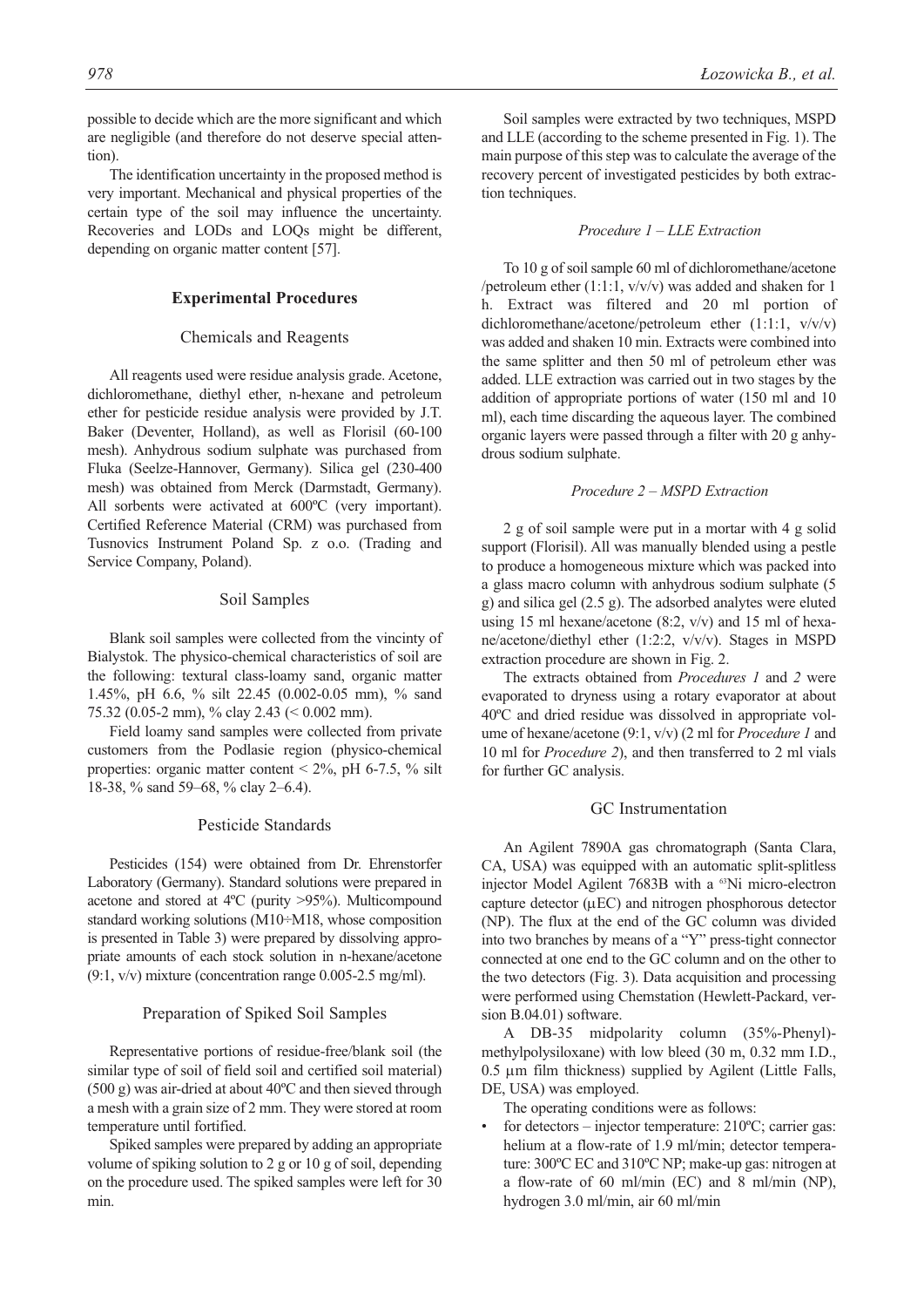for oven – initial temperature:  $120^{\circ}$ C increase to  $190^{\circ}$ C at 13ºC /min, then to 240ºC at 8ºC /min and finally to 295ºC at 16ºC /min and hold 20 min (EC and NP)

The 2 μL volume of final sample extract was injected at 210ºC in splitless mode (purge-off time 2 min). Total time of analysis: 35.07 min and equilibration time 2 min. Quantification was performed to compare the height of peaks obtained in samples with those found in matrix-matched calibration standards mixture (±0.005 min for positive match).

In the case of positive peaks of pesticides detected above LODs, the results were confirmed by analysis on the different polarity column. A fused silica capillary column, HP-5, with 5% phenyl methyl siloxane as nonpolar stationary phase (30 m, 0.32 mm I.D., 0.5 μm film thickness), was found ideal for conformational analysis under the following conditions:

for detectors – injector temperature:  $210^{\circ}$ C; carrier gas:

helium at a flow-rate of 3.0 ml/min; detector temperature: 300ºC (EC and NP); make up gas: nitrogen at a flow-rate of 57 ml/min (EC) and 8 ml/min (NP), hydrogen 3.0 ml/min, air 60 ml/min;

• for oven – initial temperature: 120ºC increase to 190ºC at 16ºC /min, then to 230ºC at 8ºC /min and finally to 285ºC at 18ºC /min and hold 10 min (EC and NP). Total time of analysis: 22.4 min.

#### Method Validation

Pesticide-free soil samples were used to validate the applied methods in accordance to EURACHEM/CITAC Guide [56]. Calibration standards were prepared in matrix solution (by adding respective spiking solutions to blank matrix of soil) to produce final concentrations between 0.005-2.5 mg/kg.



Fig. 1. Scheme of the LLE and MSPD extraction procedures for isolation and purification of pesticides from soil samples.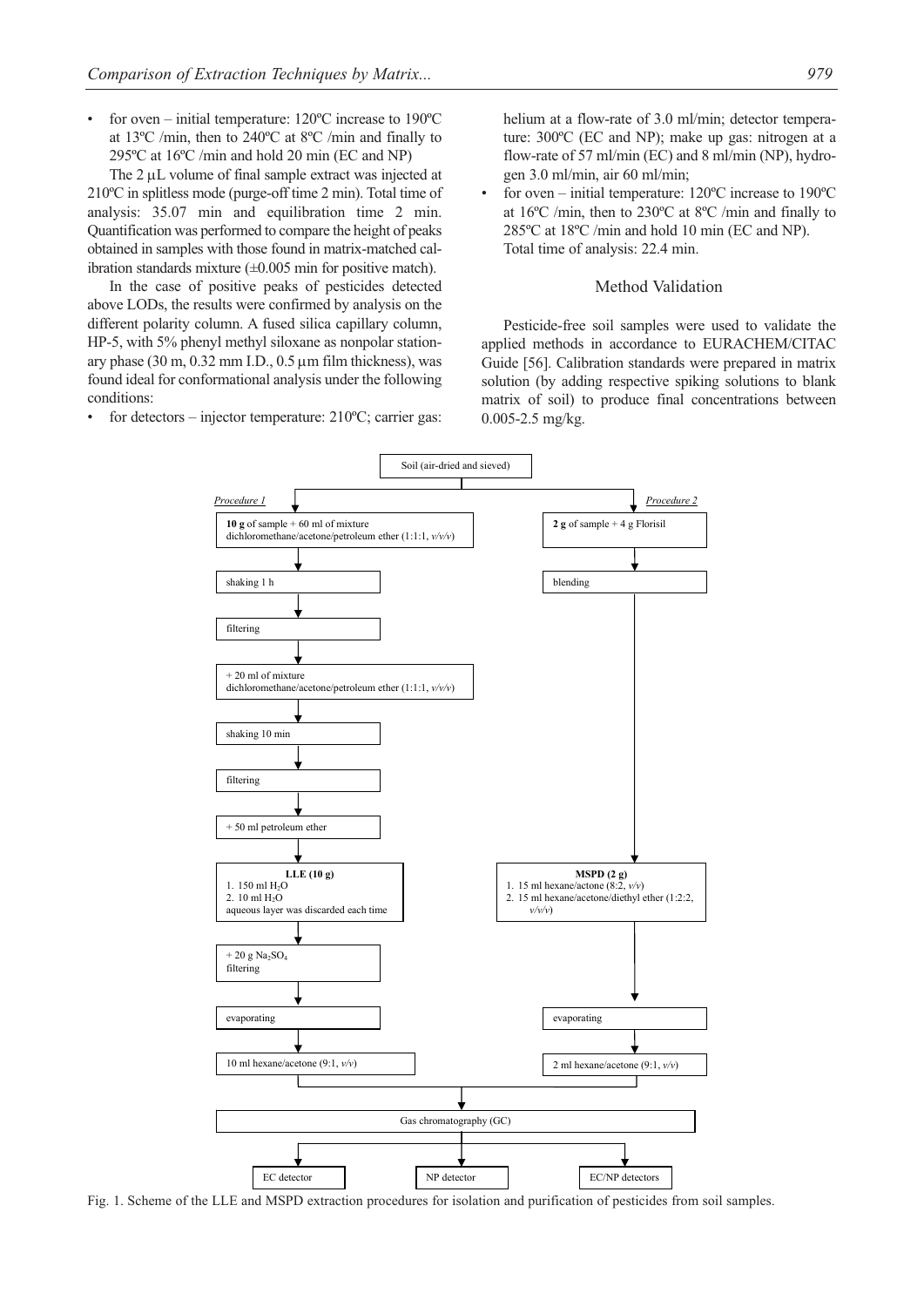Recovery data was obtained at three different concentrations within the range in the matrix. Blank samples were spiked by the addition of appropriate volume of a mixture of standard pesticide solution, then samples were left for 1 h. The samples were then prepared according to the procedures described above. Method accuracy and precision were evaluated by performing recovery studies of each extraction technique. Three different levels have to be analyzed with five replicates for each level and these have to be performed on 5 distinct days in order to calculate the method repeatability, as the standard deviation (SD) of the recovery mean. The precision was expressed as the relative standard deviation RSD (%). The limit of quantification (LOQ) was assessed as the lowest concentration of a given pesticide giving a response with RSD lower than 20%.

#### Estimation of Uncertainty

The action that was taken during an uncertainty estimation of the analytical result was according to the Guide to the Expression of Uncertainty in Measurement [58]:

- it was defining the measuring procedure and determining the measured value
- developing a mathematical model to be used for calculating analytical results based on the measured parameters



Fig. 2. Steps in soil sample extraction by MSPD and clean-up by column chromatography.



Fig. 3. GC with dual system EC/NP detectors scheme.

- finding values for all possible parameters that can influence the final results, and estimating the associated standard uncertainties
- applying the law of propagation of uncertainty in order to calculate the combined standard uncertainty of the final results.

The combined standard uncertainty was determined by using ProNP3 (PROLAB) software.

#### **Results and Discussion**

## Matrix Effect

The possible matrix effect on the chromatographic response was studied. The system was evaluated both calibration standards made in pure solvent and matrix-matched calibration standards to evaluate if there were cases of signal suppression or augmentation.

When standards were prepared by spiking blank soil extract sample with known amounts of pesticides, higher peaks were accomplished for the same pesticide concentrations. Different responses were obtained with standard mixtures in solvent. There was an evident matrix effect that enhanced the chromatographic response of pesticides. Therefore, the quantification of pesticides was performed with fortified blank samples.

#### Optimization of Extraction Techniques

The studies were carried out with the varying of different parameters: sample weight, sorbents, extracting solvents, and extraction time. The conditions for the best extraction efficiency were used for the rest of the study (Table 2).

We carried out a simultaneous process of isolation of pesticides and purification steps by adsorption column chromatography before chromatographic analysis.

Preliminary studies were performed to evaluate MSPD efficiency for the effects of sample weight, dispersant and clean-up solid phase, amounts of sorbents, solvent or solvent mixture, and ratio and volume (Table 2) in extracting different groups of pesticide residues from soil samples. Analyte recoveries were calculated against the sample weight. The increase of sample weight up to 10 g did not affect the recoveries of compounds. Dispersion sorbents such as Florisil, silica gel, and basic alumina activated and deactivated (by the addition of water) were tested. The use of deactivated sorbents like 12% basic alumina and 5% silica gel sorbents gave recoveries below 40% (first activated at 130ºC and then deactivated by the addition of 12% and 5% of water). The increase of activation temperature of sorbents to 600ºC was necessary to increase the recoveries of pesticides. The optimum extraction conditions with high recovery were conducted with 2 g soil samples and 4 g of Florisil (activated at 600ºC) as a sorbent with simultaneous stage of clean-up due to the presence of interfering peaks from the matrix. Using clean-up adsorbent at the bottom of the column mini-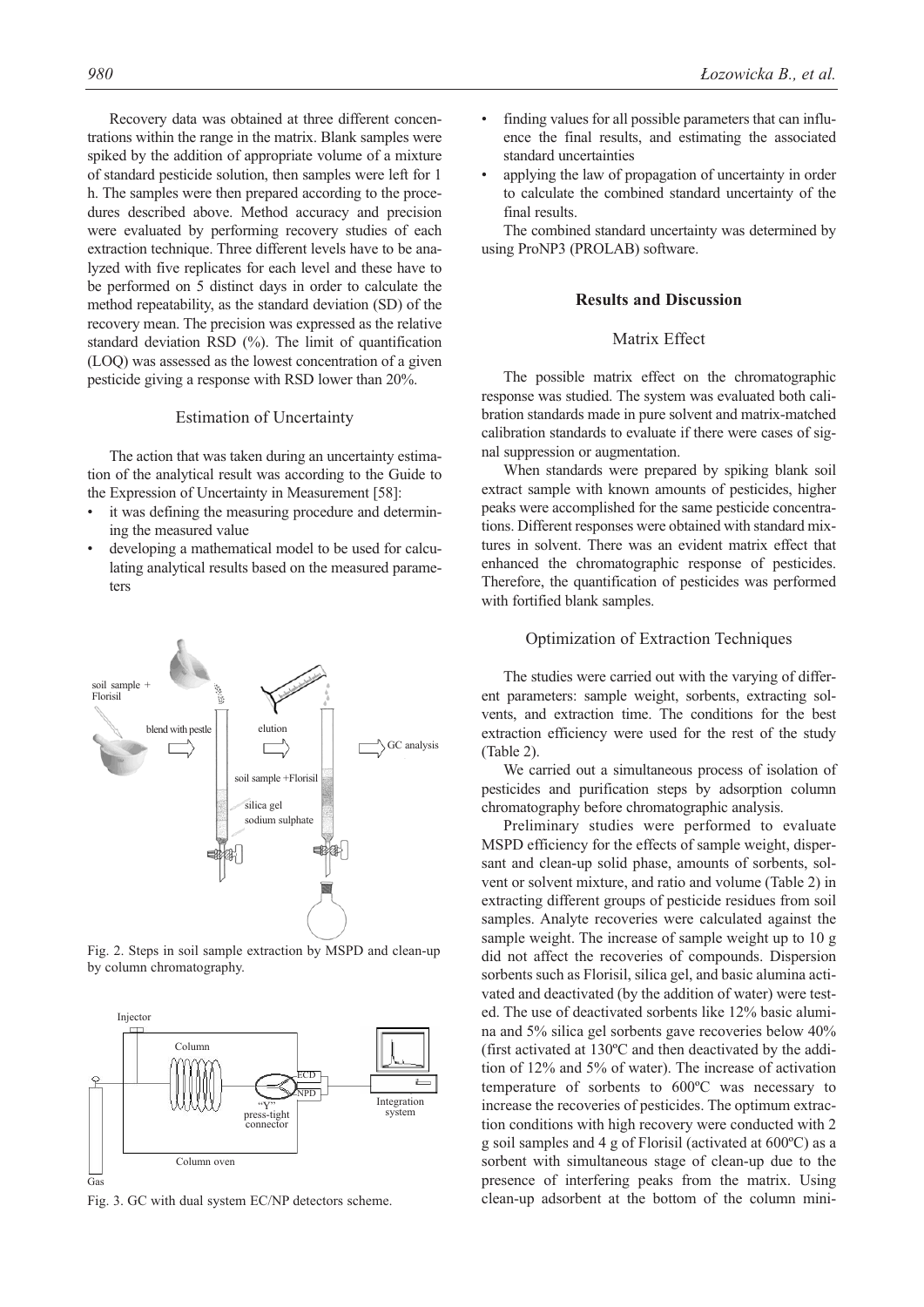| Factor                                                                                                                    | <b>MSPD</b> extraction                                                                                                                                                                                                                                                              |                                                                                                    | LLE extraction                                                                                                                                                                                                                                                                         |                                                                                                                   |  |  |
|---------------------------------------------------------------------------------------------------------------------------|-------------------------------------------------------------------------------------------------------------------------------------------------------------------------------------------------------------------------------------------------------------------------------------|----------------------------------------------------------------------------------------------------|----------------------------------------------------------------------------------------------------------------------------------------------------------------------------------------------------------------------------------------------------------------------------------------|-------------------------------------------------------------------------------------------------------------------|--|--|
|                                                                                                                           | Experimental conditions                                                                                                                                                                                                                                                             | Optimum conditions                                                                                 | Experimental conditions                                                                                                                                                                                                                                                                | Optimum conditions                                                                                                |  |  |
| Sample weight                                                                                                             | $2-10g$                                                                                                                                                                                                                                                                             | 2 g                                                                                                | $5-20$ g                                                                                                                                                                                                                                                                               | 10g                                                                                                               |  |  |
| Solvent<br>(ratio, volume)                                                                                                | acetonitrile 10-50 ml<br>$acetone/methanol$ (2:1, 9:1,<br>$v/v$ ) 25 ml<br>hexane/diethyl ether (1:1, 1:2,<br>$2:1$ , v/v) 50-100 ml<br>hexane/acetone $(8:2, v/v)$ 10-<br>$50 \text{ ml}$<br>hexane/acetone/diethyl ether<br>$(1:1:1, 1:2:2, 2:2:1, v/v/v)$ 10-<br>$50 \text{ ml}$ | hexane/acetone (8:2,<br>$v/v$ ) 15 ml<br>hexane/acetone/diethyl<br>ether $(1:2:2, v/v/v)$ 15<br>ml | acetonitrile 50-150 ml<br>methanol: water $(4:1, v/v)$ 50<br>ml<br>acetone/dichlormethane (1:1,<br>$2:1$ , v/v) 50-100 ml<br>dichlormethane/petroleum<br>ether (1:1, 2:2, v/v) 50-100 ml<br>dichloromethane/acetone/<br>petroleum ether $(1:1:1, 2:1:1,$<br>1:1:2, $v/v/v$ ) 50-100 ml | dichloromethane/<br>acetone/petroleum ether<br>$(1:1:1, v/v/v)$ 60 ml<br>+ additional 20 ml<br>portion of mixture |  |  |
| <b>Extraction</b> time                                                                                                    | Factors not subjected to opti-<br>mization                                                                                                                                                                                                                                          |                                                                                                    | $0.5 - 2h$                                                                                                                                                                                                                                                                             | 1 h and 10 min                                                                                                    |  |  |
| Dispersal phase<br>- activated (high tem-<br>perature)<br>- deactivated (addi-<br>tion of appropriate<br>volume of water) | Florisil, silica gel, basic alumi-<br>na (130-600°C, 5-15%)                                                                                                                                                                                                                         | Florisil activated at<br>$600^{\circ}$ C                                                           | Factor not subjected to opti-<br>mization                                                                                                                                                                                                                                              |                                                                                                                   |  |  |
| Cleaning sorbent                                                                                                          | anhydrous sodium sulphate,<br>silica gel, Florisil (activated at<br>600°C) C <sub>18</sub> (500 mg or 1 g)                                                                                                                                                                          | silica gel, activated at<br>$600^{\circ}$ C                                                        | anhydrous sodium sulphate,<br>silica gel, Florisil (all activat-<br>ed at $600^{\circ}$ C)                                                                                                                                                                                             |                                                                                                                   |  |  |

#### Table 2. Optimum extraction factors.

mized such interference. Purification of the extract was tested with several adsorbents like neutral alumina, silica, Florisil, or their combinations. Using 2 g Florisil as the dispersion phase and 2.5 g silica gel as the cleaning adsorbent and anhydrous sodium sulphate gave the best recoveries. Acetone, acetonitrile, hexane, diethyl ether, and its mixtures in different ratios were tested. The extraction solvent was 15 ml of hexane/acetone (8:2, v/v) and hexane/acetone/diethyl ether (1:2:2, v/v/v).

In preliminary tests with LLE, the influence of solvent and extraction time was tested. LLE was carried out with the parameters given in Table 2. Samples were extracted under different conditions, as shown in the results to obtain the optimal LLE conditions with this procedure. Analyte recoveries were calculated against extraction volume at different dichloromethane/acetone/petroleum ether ratios. Analyte recoveries were increased when the volume was increased to 80 ml. Further increase of the extraction volume resulted in no significant improvement of analyte recoveries. During experiments pesticides were satisfactorily recovered from 10 g soil sample by 60 ml of mixture dichloromethane/acetone/petroleum ether (1:1:1, v/v/v) and an additional 20 ml portion of this mixture for 10 min shaking. Analyte recoveries increased when the extraction time was 1 h, but a further increase of the extraction time to 2 h provided slightly smaller values. Therefore 1 h extraction time was selected for this procedure. No clean-up step was necessary.

However, the MSPD extraction offers an important savings in time, reduces the sample amount, and requires less solvent for efficient isolation of analyzed compounds in comparison with the classical multiresidue methods. The consumed solvent's volumes were 15 ml with the MSPD method, and 130 ml with LLE.

#### Method Validation

Recoveries and relative standard deviation (RSD) are listed in Table 3. The procedures involving LLE and MSPD extractions were validated for soil samples fortified at three levels: 1) ranging between 0.005-0.05 mg/kg, 2) 0.05-0.5 mg/kg, and 3) 0.25-2.5 mg/kg.

The linearity of the methods was tested over the range 0.005-2.5 mg/kg. Procedures showed a satisfactory linear behavior in the tested range, with correlation coefficients  $\geq$ 0.997. Table 3 summarizes several parameters of the two analytical methodologies. Calibration curves were obtained from matrix-matching calibration solutions. The lowest concentration level in the calibration curve is established as a practical determination limit. All compounds exhibited good linearity in the studied range. Determination coefficients (the square of the correlation coefficients) found were higher than 0.980 in all cases.

Detection limits of pesticide residues (LOD) of all tested pesticide residues extracted by MSPD technique compared with LLE extraction and analyzed by GC-EC and GC-NP were determined to evaluate the efficiency of both extraction methods. The average LOD ranged from 0.001 to 0.020 and from 0.005 to 0.040 mg/kg for MSPD and LLE, respectively.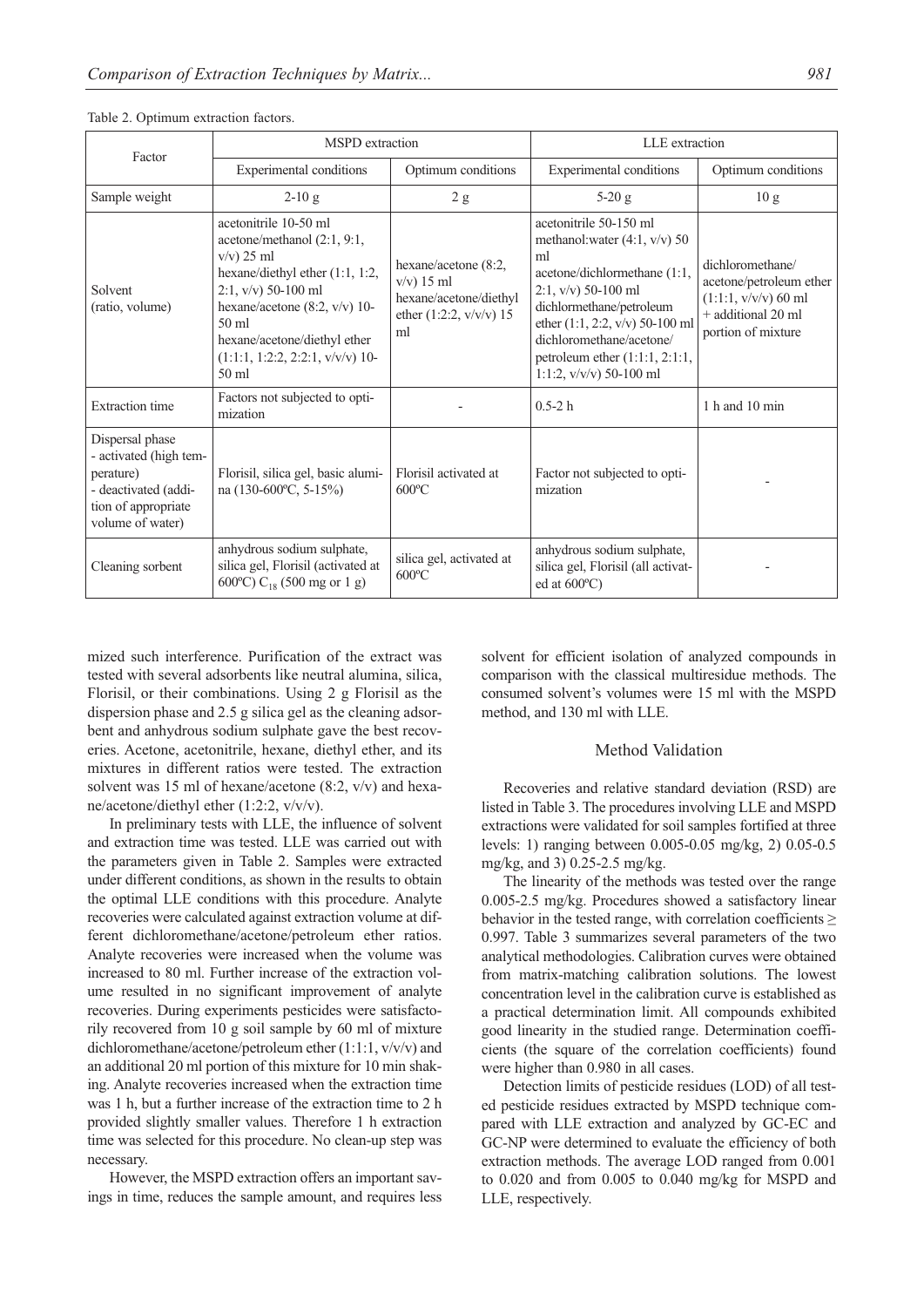Table 3. Method performance comparison.

|                |                                     |                     | Retention time $t_R$ [min] |        |                          |        |       | $MSPD*$       |       |                      | $LLE**$        |                                       |                              |                          |
|----------------|-------------------------------------|---------------------|----------------------------|--------|--------------------------|--------|-------|---------------|-------|----------------------|----------------|---------------------------------------|------------------------------|--------------------------|
|                |                                     |                     |                            | DB-35  |                          | $HP-5$ |       | Concentration |       | (Procedure 2)        |                |                                       | (Procedure 1)                |                          |
| No.            | standard solutions<br>Multicompound | Active substance    | EC                         | NP     | EC                       | NP     |       | range [mg/kg] |       | <b>RSD</b><br>$[\%]$ | U[%]           | Mean<br>recovery<br>$[\%]$<br>$(n=3)$ | <b>RSD</b><br>$[\%]$         | U[%]                     |
| 1              | M14                                 | dichlorvos**        | 5.291                      | 5.288  | $\overline{\phantom{0}}$ | ÷,     | 0.030 | 1.500         | L,    | $\frac{1}{2}$        | $\overline{a}$ | 61.9                                  | $8.0\,$                      | 29.5                     |
| $\mathfrak{2}$ | M13                                 | cymoxanil*          | 6.250                      | 6.245  | 3.073                    | 3.071  | 0.050 | 2.500         | 50.1  | 4.8                  | 17.8           | $\frac{1}{2}$                         | $\blacksquare$               | $\overline{\phantom{a}}$ |
| 3              | M15                                 | dichlobenil*        | 6.856                      | 6.854  | 3.470                    | 3.742  | 0.010 | 0.500         | 91.5  | 9.5                  | 19.7           | ÷,                                    | $\overline{a}$               | ÷,                       |
| $\overline{4}$ | M11                                 | propham             |                            | 7.428  |                          | 4.114  | 0.050 | 2.500         | 92.4  | 8.6                  | 15.4           | 72.7                                  | 6.7                          | 23.5                     |
| 5              | M15                                 | metacriphos         | 8.086                      | 8.078  |                          | 4.425  | 0.010 | 0.500         | 100.0 | 11.4                 | 19.4           | 59.4                                  | 8.8                          | 22.6                     |
| 6              | M16                                 | trifluralin         | 8.754                      | 8.746  | 5.840                    | 5.846  | 0.010 | 0.500         | 106.4 | 5.7                  | 12.6           | 89.2                                  | 7.0                          | 24.3                     |
| $\tau$         | M14                                 | $\rm{DEET}$         |                            | 9.157  |                          | 5.158  | 0.050 | 2.500         | 89.5  | 5.7                  | 12.1           | 94.0                                  | 8.7                          | 19.8                     |
| 8              | M13                                 | heptenophos         |                            | 9.479  |                          | 5.009  | 0.015 | 0.750         | 82.7  | 6.6                  | 13.6           | 52.7                                  | 6.1                          | 19.4                     |
| 9              | M18                                 | tecnazene           | 9.618                      |        | 5.213                    |        | 0.005 | 0.250         | 92.3  | 0.3                  | 14.6           | 66.4                                  | 3.7                          | 23.4                     |
| 10             | M16                                 | propachlor          | 9.772                      | 9.764  | 5.441                    | 5.432  | 0.040 | 2.000         | 106.2 | 1.7                  | 18.9           | 77.1                                  | 1.2                          | 25.4                     |
| 11             | M15                                 | ethoprophos         | 9.805                      | 9.796  |                          | 5.443  | 0.010 | 0.500         | 105.0 | 5.8                  | 14.9           | 54.7                                  | 8.5                          | 23.5                     |
| 12             | M11                                 | chlorpropham        |                            | 9.764  |                          | 5.519  | 0.050 | 2.500         | 84.4  | 5.7                  | 15.6           | 48.4                                  | 4.7                          | 29.6                     |
| 13             | M13                                 | propoxur            |                            | 9.960  |                          | 5.391  | 0.050 | 2.500         | 108.0 | 0.4                  | 17.6           | 51.4                                  | 1.8                          | 17.4                     |
| 14             | M11                                 | diphenylamine       |                            | 10.128 |                          | 5.354  | 0.050 | 2.500         | 76.2  | 12.4                 | 14.6           | 62.8                                  | 7.1                          | 18.5                     |
| 15             | M15                                 | phorate             | 10.645                     | 10.634 | 5.690                    | 5.961  | 0.010 | 0.500         | 95.3  | 4.6                  | 18.6           | 98.1                                  | 0.9                          | 28.7                     |
| 16             | M18                                 | ${\rm HCB}$         | 10.780                     |        | 6.375                    |        | 0.005 | 0.250         | 101.6 | 4.2                  | 18.5           | 79.4                                  | 1.6                          | 19.5                     |
| 17             | M18                                 | alpha-HCH           | 11.087                     |        | 6.131                    |        | 0.005 | 0.250         | 105.2 | 2.5                  | 13.8           | 75.2                                  | 4.5                          | 24.5                     |
| 18             | M16                                 | propyzamide         | 11.243                     | 11.234 | 6.598                    | 6.600  | 0.030 | 1.500         | 108.2 | 3.6                  | 17.6           | 77.8                                  | 6.1                          | 26.5                     |
| 19             | M13                                 | diazinon            | 11.560                     | 11.548 | 6.822                    | 6.826  | 0.010 | 0.500         | 114.0 | 4.2                  | 18.8           | 74.0                                  | 9.3                          | 26.5                     |
| 20             | M16                                 | atrazine            |                            | 11.566 |                          | 6.531  | 0.010 | 0.500         | 110.5 | 4.2                  | 10.6           | 74.9                                  | 10.7                         | 27.4                     |
| 21             | M17                                 | simazine*           |                            | 11.711 |                          | 6.303  | 0.010 | 0.500         | 93.0  | 6.4                  | 14.6           | $\overline{a}$                        | L,                           | $\overline{a}$           |
| 22             | M18                                 | dichloran           | 11.790                     | 11.784 | 6.267                    |        | 0.005 | 0.250         | 104.7 | 4.9                  | 18.6           | 76.5                                  | 5.4                          | 23.1                     |
| 23             | M17                                 | quintozene          | 11.820                     |        | 6.895                    |        | 0.005 | 0.250         | 95.0  | 10.2                 | 14.5           | 76.5                                  | 7.6                          | 23.8                     |
| 24             | M18                                 | gamma-HCH (lindane) | 12.099                     |        | 6.774                    |        | 0.010 | 0.500         | 104.8 | 1.3                  | 17.9           | 79.8                                  | 2.0                          | 20.0                     |
| 25             | M14                                 | pyrimethanil        |                            | 12.104 |                          | 6.977  | 0.020 | 1.000         | 104.8 | 14.3                 | 16.3           | 79.0                                  | 9.8                          | 26.5                     |
| 26             | M11                                 | carbofuran          |                            | 12.190 |                          | 6.289  | 0.050 | 2.500         | 107.3 | 7.5                  | 15.6           | 103.0                                 | 5.6                          | 16.8                     |
| 27             | M18                                 | beta-HCH            | 12.203                     |        | 6.585                    |        | 0.005 | 0.250         | 103.6 | 4.9                  | 15.6           | 83.4                                  | 5.4                          | 25.4                     |
| 28             | M13                                 | dimethoate*         | 12.305                     | 12.295 | 6.420                    | 6.424  | 0.010 | 0.500         | 104.6 | 10.5                 | 20.1           | $\frac{1}{2}$                         | $\blacksquare$               | $\blacksquare$           |
| 29             | M10                                 | formothion*         | 12.315                     | 12.304 | 7.499                    | 7.504  | 0.020 | 1.000         | 84.0  | 2.1                  | 19.5           | $\overline{\phantom{0}}$              | $\qquad \qquad \blacksquare$ |                          |
| 30             | M11                                 | fenpropimorph       |                            | 12.808 |                          | 8.499  | 0.050 | 2.500         | 105.1 | 4.6                  | 20.3           | 63.6                                  | 4.3                          | 24.9                     |
| 31             | M17                                 | vinclozolin         | 12.881                     | 12.871 | 7.677                    |        | 0.005 | 0.250         | 99.2  | 3.7                  | 16.8           | 79.9                                  | 4.2                          | 25.6                     |
| 32             | M15                                 | acetochlor          | 12.905                     | 12.895 | 7.856                    | 7.858  | 0.050 | 2.500         | 90.9  | 4.6                  | 23.6           | 82.6                                  | 2.4                          | 22.2                     |
| 33             | M14                                 | chlorothalonil      | 12.921                     | 12.911 | 7.098                    |        | 0.010 | 0.500         | 93.7  | 9.2                  | 16.5           | 82.5                                  | 5.1                          | 19.7                     |
| 34             | M13                                 | pirimicarb          |                            | 12.978 |                          | 7.301  | 0.020 | 1.000         | 97.0  | 13.2                 | 21.1           | 59.1                                  | 8.2                          | 25.6                     |
| 35             | M18                                 | heptachlor          | 13.089                     |        | 8.086                    |        | 0.005 | 0.250         | 105.5 | 3.4                  | 16.9           | 93.9                                  | 8.3                          | 26.1                     |
| 36             | M13                                 | chlorpyrifos-methyl | 13.364                     | 13.352 | 7.920                    | 7.925  | 0.010 | 0.500         | 102.2 | 4.5                  | 15.9           | 76.2                                  | 18.6                         | 17.6                     |
| 37             | M16                                 | prometrine          |                            | 13.394 |                          | 8.074  | 0.010 | 0.500         | 110.7 | 10.2                 | 17.6           | 74.3                                  | 8.1                          | 23.1                     |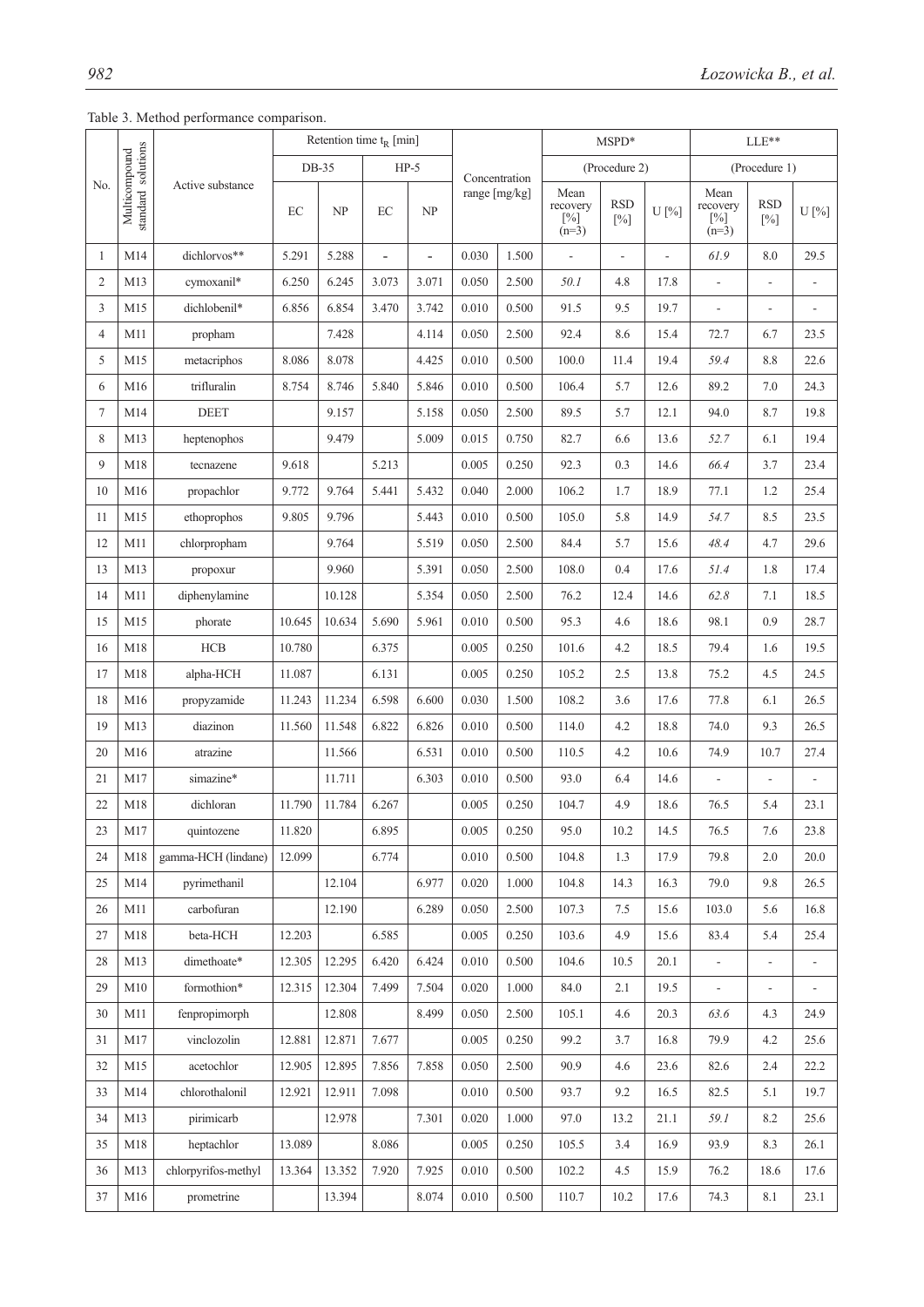## Table 3. Continued.

|     |                                     |                    | Retention time $t_R$ [min] |                  |                |                |               | MSPD*         |                                             |                      | $LLE**$ |                                 |                      |         |
|-----|-------------------------------------|--------------------|----------------------------|------------------|----------------|----------------|---------------|---------------|---------------------------------------------|----------------------|---------|---------------------------------|----------------------|---------|
|     |                                     |                    |                            | DB-35            | $HP-5$         |                |               | Concentration |                                             | (Procedure 2)        |         |                                 | (Procedure 1)        |         |
| No. | standard solutions<br>Multicompound | Active substance   | $\rm EC$                   | NP               | EC             | NP             | range [mg/kg] |               | Mean<br>recovery<br>$\lceil\% \rceil$ (n=3) | <b>RSD</b><br>$[\%]$ | U[%]    | Mean<br>recovery<br>$[%]$ (n=3) | <b>RSD</b><br>$[\%]$ | $U$ [%] |
| 38  | M12                                 | fenchlorphos       | 13.448                     | 13.437           | 8.197          | 8.202          | 0.010         | 0.500         | 104.9                                       | 2.9                  | 17.6    | 66.7                            | 7.6                  | 27.6    |
| 39  | M16                                 | parathion-methyl   | 13.573                     | 13.562           | 7.748          | 7.752          | 0.010         | 0.500         | 103.8                                       | 1.2                  | 22.1    | 65.1                            | 1.3                  | 26.5    |
| 40  | M10                                 | metalaxyl          |                            | 13.630           |                | 7.961          | 0.030         | 1.500         | 75.6                                        | 10.2                 | 15.9    | 51.1                            | 2.6                  | 27.7    |
| 41  | M13                                 | pirimiphos-methyl  |                            | 13.662           |                | 8.26           | 0.010         | 0.500         | 111.0                                       | 8.5                  | 16.8    | 69.3                            | 6.4                  | 26.3    |
| 42  | M14                                 | tolclofos-methyl   | 13.666                     | 13.655           | 7.800          | 7.805          | 0.010         | 0.500         | 97.6                                        | 0.6                  | 17.5    | 78.2                            | 9.8                  | 22.4    |
| 43  | M17                                 | metribuzin         | 13.705                     | 13.694           | 7.481          | 7.482          | 0.005         | 0.250         | 87.5                                        | 4.9                  | 15.6    | 60.5                            | 0.5                  | 26.7    |
| 44  | M18                                 | aldrine            | 13.856                     |                  | 8.763          |                | 0.005         | 0.250         | 106.9                                       | 7.4                  | 15.3    | 76.9                            | 5.8                  | 20.0    |
| 45  | M12                                 | tetraconazole      | 13.953                     | 13.941           | 8.738          | 8.74           | 0.010         | 0.500         | 100.0                                       | 2.6                  | 19.6    | 51.4                            | 4.0                  | 28.1    |
| 46  | M17                                 | triadimefon        | 13.991                     | 13.978           | 8.673          | 8.675          | 0.010         | 0.500         | 89.6                                        | 6.7                  | 16.8    | 74.2                            | 3.4                  | 21.6    |
| 47  | M10                                 | malathion          | 14.013                     | 14.001           | 8.573          | 8.578          | 0.020         | 1.000         | 101.5                                       | 12.1                 | 23.1    | 81.0                            | 15.3                 | 24.7    |
| 48  | M14                                 | chlorpyrifos       | 14.060                     | 14.049           | 8.838          | 8.843          | 0.010         | 0.500         | 99.2                                        | 1.1                  | 18.4    | 80.3                            | 8.8                  | 23.6    |
| 49  | M16                                 | fenitrothion       | 14.065                     | 14.052           | 8.424          | 8.429          | 0.010         | 0.500         | 106.6                                       | 1.8                  | 18.2    | 71.8                            | 7.6                  | 20.1    |
| 50  | M11                                 | carbaryl           |                            | 14.160           |                | 7.732          | 0.050         | 2.500         | 104.4                                       | 8.7                  | 21.6    | 113.0                           | 4.1                  | 24.3    |
| 51  | M17                                 | parathion-ethyl    | 14.197                     | 14.184           | 8.681          | 8.685          | 0.007         | 0.350         | 100.9                                       | 7.7                  | 21.5    | 72.0                            | 1.5                  | 27.4    |
| 52  | M18                                 | fipronil           | 14.207                     | 14.196           | 9.619          | 9.662          | 0.005         | 0.250         | 104.0                                       | 2.0                  | 17.8    | 83.7                            | 7.2                  | 23.5    |
| 53  | M13                                 | pirimiphos-ethyl   |                            | 14.233           |                | 9.058          | 0.020         | 1.000         | 122.0                                       | 4.7                  | 17.8    | 78.9                            | 7.1                  | 25.6    |
| 54  | M14                                 | dichlofluanid      | 14.345                     | 14.334           | 8.387          | 8.390          | 0.010         | 0.500         | 90.8                                        | 4.6                  | 21.6    | 77.7                            | 3.3                  | 24.5    |
| 55  | M11                                 | dicofol**          | 14.424                     |                  | 8.622          |                | 0.010         | 0.500         | $\overline{\phantom{a}}$                    | $\overline{a}$       |         | 120.0                           | 1.2                  | 28.9    |
| 56  | M11                                 | fenthion           |                            | 14.493           |                | 8.801          | 0.020         | 1.000         | 111.6                                       | 6.2                  | 21.6    | 63.0                            | 2.9                  | 27.1    |
| 57  | M16                                 | pendimethalin      | 14.625                     | 14.607           | 9.473          | 9.476          | 0.010         | 0.500         | 105.2                                       | 1.6                  | 15.6    | 71.4                            | 2.3                  | 18.9    |
| 58  | M12                                 | bromophos methyl   | 14.652                     | 14.639           | 8.909          | 8.915          | 0.010         | 0.500         | 109.0                                       | 4.7                  | 17.6    | 80.4                            | 12.4                 | 27.5    |
| 59  | M15                                 | izofenphos methyl  | 14.659                     | 14.646           | 9.134          | 9.131          | 0.010         | 0.500         | 109.0                                       | 11.6                 | 22.3    | 61.8                            | 9.2                  | 24.6    |
| 60  | $\rm M17$                           | isofenphos         |                            | 14.777           |                | 9.664          | 0.005         | 0.250         | 105.0                                       | 14.4                 | 18.2    | 74.5                            | 6.5                  | 27.2    |
| 61  | M14                                 | cyprodinil         |                            | 14.791           |                | 9.352          | 0.020         | 1.000         | 98.2                                        | 11.4                 | 14.6    | 76.2                            | 2.7                  | 20.3    |
| 62  | M12                                 | penconazole        | 14.807                     | 14.794           | 9.286          | 9.288          | 0.010         | 0.500         | 86.1                                        | 7.8                  | 17.6    | 46.1                            | 3.7                  | 28.7    |
| 63  | M13                                 | triadimenol        | 14.846<br>15.002           | 14.833<br>14.989 | 9.408<br>9.543 | 9.109<br>9.544 | 0.050         | 2.500         | 116.5                                       | 1.2                  | 18.9    | 76.1                            | 7.2                  | 25.1    |
| 64  | M16                                 | chlorfenvinphos    | 15.010                     | 14.996           | 9.637          | 9.641          | 0.010         | 0.500         | 107.1                                       | 0.4                  | 19.6    | 87.4                            | 4.8                  | 22.6    |
| 65  | M10                                 | mecarbam           | 15.032                     | 15.018           | 9.474          | 9.479          | 0.010         | 0.500         | 93.3                                        | 5.7                  | 20.4    | 68.7                            | 5.0                  | 21.0    |
| 66  | M18                                 | heptachlor-epoxide | 15.074                     |                  | 9.619          |                | 0.005         | 0.250         | 106.0                                       | 2.8                  | 19.7    | 75.7                            | 5.7                  | 24.0    |
| 67  | M12                                 | bromophos ethyl    | 15.124                     | 15.110           | 10.019         | 10.024         | 0.010         | 0.500         | 119.2                                       | 2.5                  | 16.8    | 72.0                            | 2.6                  | 24.8    |
| 68  | M14                                 | procymidone        | 15.164                     | 15.151           | 9.616          | 9.618          | 0.040         | 2.000         | 97.1                                        | 1.3                  | 14.6    | 84.2                            | 10.9                 | 21.0    |
| 69  | M17                                 | tolylfluanid       | 15.190                     | 15.176           | 9.380          | 9.383          | 0.030         | 1.500         | 94.6                                        | 0.6                  | 13.6    | 95.2                            | 18.4                 | 19.1    |
| 70  | M10                                 | metazachlor        | 15.222                     | 15.209           | 9.171          | 9.173          | 0.050         | 2.500         | 89.0                                        | 7.3                  | 18.6    | 90.9                            | 3.7                  | 22.8    |
| 71  | M11                                 | quinalphos         | 15.256                     | 15.241           | 9.533          | 9.534          | 0.010         | 0.500         | 116.6                                       | 4.3                  | 18.6    | 66.7                            | 2.7                  | 22.3    |
| 72  | M15                                 | paclobutrazol      | 15.376                     | 15.361           | 9.872          | 9.871          | 0.050         | 2.500         | 59.3                                        | 2.3                  | 16.8    | 108.7                           | 6.6                  | 24.7    |
| 73  | M14                                 | fluazifop-p-butyl  |                            | 15.557           |                | 10.763         | 0.050         | 2.500         | 96.0                                        | 9.5                  | 17.6    | 80.7                            | 15.1                 | 21.3    |
| 74  | M17                                 | alpha-endosulfan   | 15.653                     |                  | 9.962          |                | 0.005         | 0.250         | 103.4                                       | 3.0                  | 16.5    | 77.6                            | 1.9                  | 23.5    |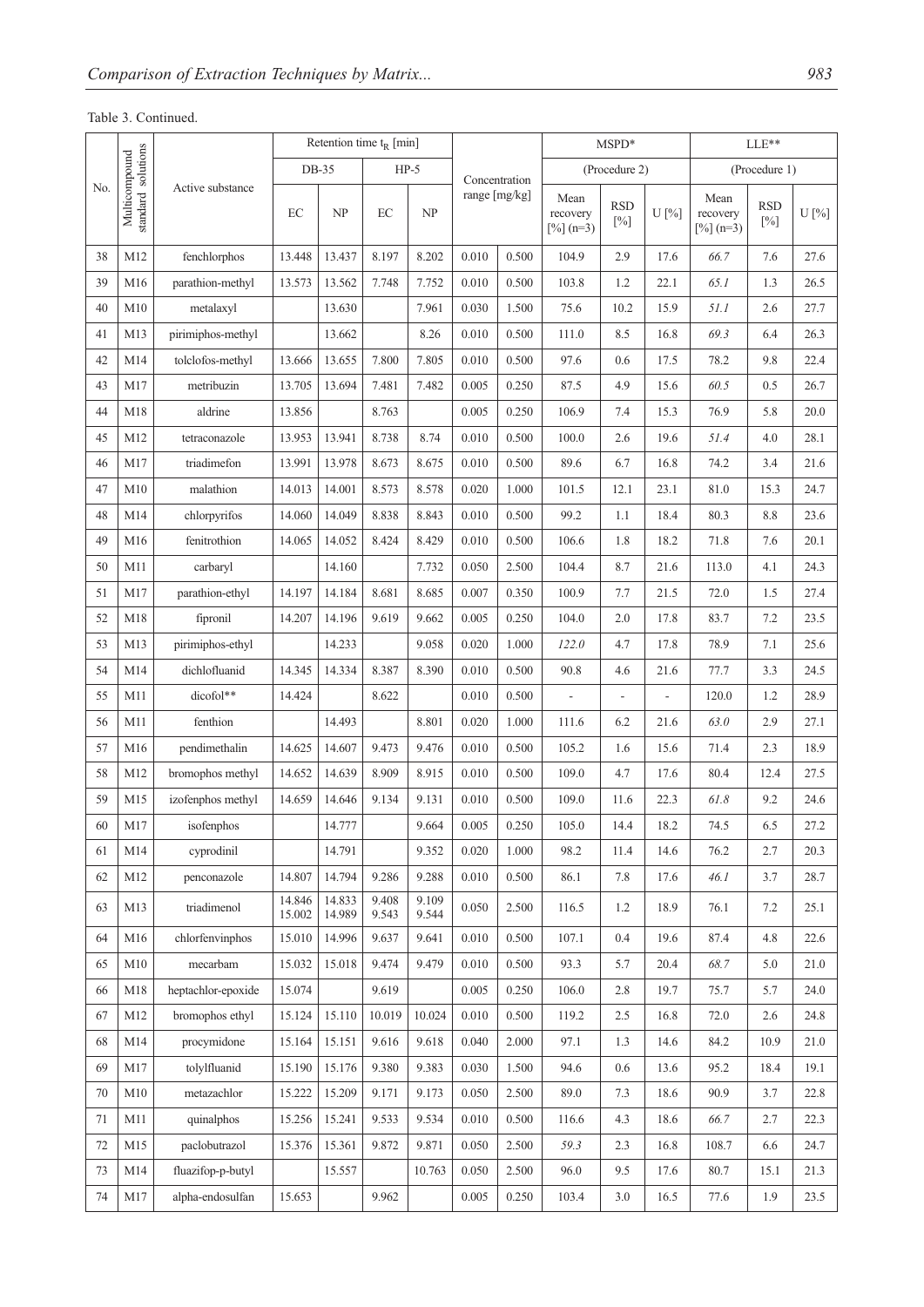## Table 3. Continued.

|     |                                     |                   |                  | Retention time $t_R$ [min] |                  |                  |               |               | MSPD*                                 |                      |      | LLE**                                 |                          |                |
|-----|-------------------------------------|-------------------|------------------|----------------------------|------------------|------------------|---------------|---------------|---------------------------------------|----------------------|------|---------------------------------------|--------------------------|----------------|
|     |                                     |                   |                  | $DB-35$                    |                  | $HP-5$           |               | Concentration |                                       | (Procedure 2)        |      |                                       | (Procedure 1)            |                |
| No. | Multicompound<br>standard solutions | Active substance  | EC               | NP                         | EC               | NP               | range [mg/kg] |               | Mean<br>recovery<br>$[\%]$<br>$(n=3)$ | <b>RSD</b><br>$[\%]$ | U[%] | Mean<br>recovery<br>$[\%]$<br>$(n=3)$ | <b>RSD</b><br>$[\%]$     | $U$ [%]        |
| 75  | M11                                 | tetrachlorvinphos | 15.717           | 15.702                     | 10.129           | 10.135           | 0.020         | 1.000         | 88.1                                  | 8.5                  | 17.6 | 94.8                                  | 0.9                      | 26.2           |
| 76  | M15                                 | hexaconazole      | 15.750           | 15.734                     | 10.252           |                  | 0.010         | 0.500         | 77.7                                  | 6.5                  | 16.8 | 69.1                                  | 2.2                      | 19.4           |
| 77  | M10                                 | iprovalicarb      |                  | 15.775<br>15.919           |                  | 10.344<br>10.505 | 0.050         | 2.500         | 78.7                                  | 7.9                  | 14.5 | 52.1                                  | 2.3                      | 21.3           |
| 78  | M16                                 | picoxystrobin     | 15.776           | 15.762                     | 10.287           | 10.289           | 0.050         | 2.500         | 109.5                                 | 1.1                  | 12.3 | 80.7                                  | 3.6                      | 19.2           |
| 79  | M18                                 | p,p'DDE           | 15.869           |                            | 10.517           |                  | 0.005         | 0.250         | 103.4                                 | 9.5                  | 18.9 | 76.3                                  | 5.4                      | 26.3           |
| 80  | M15                                 | profenfos         | 16.003           | 15.988                     | 10.351           | 10.355           | 0.010         | 0.500         | 80.3                                  | 10.9                 | 19.5 | 71.6                                  | 9.1                      | 26.5           |
| 81  | M16                                 | captan*           | 16.003           |                            | 9.527            |                  | 0.020         | 1.000         | 94.3                                  | 12.3                 | 19.8 |                                       | L,                       |                |
| 82  | M13                                 | buprofezin        |                  | 16.022                     |                  | 10.723           | 0.030         | 1.500         | 102.0                                 | 7.9                  | 15.9 | 69.9                                  | 3.8                      | 26.5           |
| 83  | M11                                 | mepanipyrim       |                  | 16.028                     |                  | 9.903            | 0.030         | 1.500         | 100.3                                 | 12.6                 | 21.5 | 55.6                                  | 6.7                      | 24.5           |
| 84  | M16                                 | napropamide       |                  | 16.045                     |                  | 10.379           | 0.030         | 1.500         | 111.6                                 | 5.8                  | 18.4 | 72.4                                  | 5.3                      | 23.5           |
| 85  | M16                                 | folpet*           | 16.086           |                            | 9.396            |                  | 0.020         | 1.000         | 100.5                                 | 4.9                  | 25.3 | L.                                    | $\overline{a}$           | $\overline{a}$ |
| 86  | M12                                 | flusilazole       |                  | 16.095                     |                  | 10.542           | 0.010         | 0.500         | 92.2                                  | 2.4                  | 21.3 | 45.7                                  | 6.4                      | 26.7           |
| 87  | M17                                 | methidathion      | 16.107           | 16.092                     | 9.822            | 9.827            | 0.008         | 0.400         | 102.2                                 | 13.2                 | 17.6 | 98.8                                  | 7.6                      | 19.2           |
| 88  | M14                                 | flutriafol**      |                  | 16.166                     |                  | 10.136           | 0.050         | 2.500         |                                       | $\overline{a}$       |      | 82.7                                  | 2.8                      | 23.5           |
| 89  | M13                                 | bupirimate        | 16.219           | 16.204                     | 10.612           | 10.613           | 0.020         | 1.000         | 105.0                                 | 8.4                  | 17.4 | 87.2                                  | 2.6                      | 23.4           |
| 90  | M18                                 | dieldrin          | 16.258           |                            | 10.635           |                  | 0.005         | 0.250         | 103.1                                 | 1.2                  | 23.5 | 80.0                                  | 9.8                      | 24.6           |
| 91  | M17                                 | myclobutanyl      | 16.377           | 16.363                     | 10.685           | 10.687           | 0.030         | 1.500         | 82.9                                  | 7.2                  | 13.7 | 75.0                                  | 5.1                      | 21.6           |
| 92  | M15                                 | hexythiazox       | 16.381           | 16.367                     | 9.771            | 9.773            | 0.100         | 5.000         | 110.1                                 | 5.8                  | 20.1 | 59.0                                  | 6.8                      | 26.8           |
| 93  | M10                                 | kresoxim-methyl   | 16.602           | 16.588                     | 10.763           | 10.764           | 0.020         | 1.000         | 94.2                                  | 6.9                  | 11.9 | 70.6                                  | 11.2                     | 22.6           |
| 94  | M12                                 | cyproconazole     |                  | 16.713<br>16.787           |                  | 10.753           | 0.020         | 1.000         | 45.2                                  | 10.8                 | 19.7 | 46.3                                  | 3.6                      | 29.1           |
| 95  | M17                                 | nitrofen          | 16.763           |                            | 10.681           |                  | 0.005         | 0.250         | 96.4                                  | 6.8                  | 13.1 | 56.9                                  | 8.5                      | 28.6           |
| 96  | M15                                 | diniconazole      | 16.814           | 16.797                     | 11.009           | 11.011           | 0.010         | 0.500         | 105.3                                 | 1.2                  | 16.9 | 66.9                                  | 8.5                      | 21.5           |
| 97  | M14                                 | fludioxonil       | 17.025           | 17.010                     |                  | 10.521           | 0.030         | 1.500         | 97.0                                  | 7.1                  | 19.5 | 73.1                                  | 4.3                      | 27.4           |
| 98  | M12                                 | p,p'DDD           | 17.033           |                            | 11.200           |                  | 0.010         | 0.500         | 100.2                                 | 12.3                 | 23.1 | 47.9                                  | 8.7                      | 21.4           |
| 99  | M17                                 | endrin            | 17.037           |                            | 10.985           |                  | 0.007         | 0.350         | 96.1                                  | 6.4                  | 18.5 | 86.5                                  | 4.7                      | 25.6           |
| 100 | M11                                 | ethion            | 17.049           | 17.033                     | 11.309           | 11.277           | 0.010         | 0.500         | 98.2                                  | 10.3                 | 11.6 | 71.4                                  | 5.2                      | 18.6           |
| 101 | M16                                 | azaconazole       | 17.062           | 17.048                     | 10.597           | 10.599           | 0.020         | 1.000         | 44.0                                  | 1.7                  | 25.6 | 79.3                                  | 12.9                     | 29.8           |
| 102 | $\rm M18$                           | o,p'DDT           | 17.088           |                            | 11.265           |                  | 0.006         | 0.300         | 102.3                                 | 5.4                  | 17.6 | 95.3                                  | 4.6                      | 26.3           |
| 103 | M17                                 | beta-endosulfan   | 17.413           |                            | 10.903           |                  | 0.005         | 0.250         | 101.4                                 | 4.8                  | 22.4 | 79.9                                  | 7.8                      | 24.6           |
| 104 | M13                                 | trifloxystrobin   | 17.456           | 17.440                     | 11.523           | 11.525           | 0.020         | 1.000         | 101.0                                 | 4.6                  | 17.6 | 68.4                                  | 5.7                      | 27.3           |
| 105 | M12                                 | propiconazole     | 17.721<br>17.829 | 17.705<br>17.814           | 11.515<br>11.607 | 11.517<br>11.608 | 0.020         | 1.000         | 106.4                                 | 13.7                 | 18.6 | 47.9                                  | 7.3                      | 25.3           |
| 106 | M18                                 | p,p'DDT*          | 17.810           |                            | 11.767           |                  | 0.006         | 0.300         | 97.9                                  | 6.8                  | 23.4 |                                       | $\overline{\phantom{m}}$ |                |
| 107 | M15                                 | quinoxyfen        | 17.826           | 17.812                     | 11.534           |                  | 0.020         | 1.000         | 86.2                                  | 10.2                 | 12.3 | 79.2                                  | 4.7                      | 18.1           |
| 108 | M17                                 | benalaxyl         |                  | 17.954                     |                  | 11.404           | 0.050         | 2.500         | 94.4                                  | 5.7                  | 21.5 | 75.0                                  | 6.9                      | 23.5           |
| 109 | M10                                 | acrinathrin       | 18.470<br>18.789 |                            | 12.921<br>13.088 |                  | 0.050         | 2.500         | 116.2                                 | 3.3                  | 17.6 | 54.0                                  | 8.6                      | 24.6           |
| 110 | M17                                 | bifenthrin        | 18.017           |                            | 12.404           |                  | 0.010         | 0.500         | 102.1                                 | 8.3                  | 18.7 | 84.0                                  | 8.6                      | 26.3           |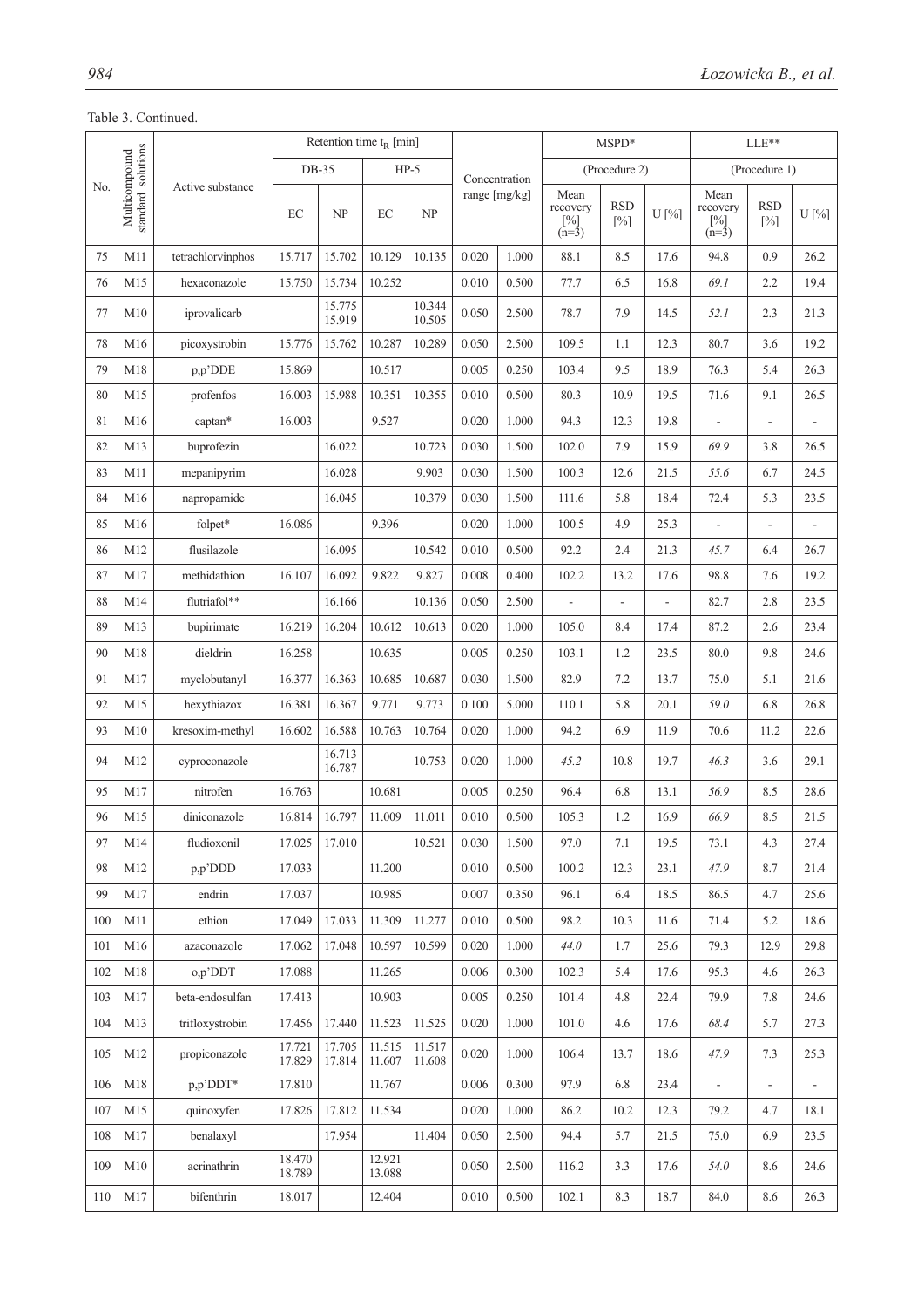## Table 3. Continued.

|     |                                     |                           |                            | Retention time $t_R$ [min] |                            |                  |       |               |                                    | MSPD*               |                |                                       | LLE**                |                |  |
|-----|-------------------------------------|---------------------------|----------------------------|----------------------------|----------------------------|------------------|-------|---------------|------------------------------------|---------------------|----------------|---------------------------------------|----------------------|----------------|--|
|     |                                     |                           |                            | $DB-35$                    | $HP-5$                     |                  |       | Concentration |                                    | (Procedure 2)       |                |                                       | (Procedure 1)        |                |  |
| No. | standard solutions<br>Multicompound | Active substance          | EC                         | NP                         | EC                         | NP               |       | range [mg/kg] | Mean<br>recovery<br>[%]<br>$(n=3)$ | <b>RSD</b><br>$[%]$ | U[%]           | Mean<br>recovery<br>$[\%]$<br>$(n=3)$ | <b>RSD</b><br>$[\%]$ | $U$ [%]        |  |
| 111 | M14                                 | fenhexamid                | 18.085                     | 18.071                     | 11.780                     |                  | 0.050 | 2.500         | 72.4                               | 6.3                 | 19.5           | 71.4                                  | 8.2                  | 27.1           |  |
| 112 | M12                                 | tebuconazole              |                            | 18.135                     |                            | 11.776           | 0.010 | 0.500         | 47.1                               | 6.1                 | 22.3           | 52.2                                  | 3.1                  | 28.6           |  |
| 113 | M16                                 | triazophos                |                            | 18.270                     |                            | 11.329           | 0.010 | 0.500         | 114.9                              | 2.5                 | 19.3           | 73.2                                  | 12.4                 | 28.1           |  |
| 114 | M13                                 | oxadixyl                  | 18.410                     | 18.395                     | 11.291                     | 11.291           | 0.050 | 2.500         | 56.1                               | 5.1                 | 18.7           | 66.0                                  | 5.0                  | 26.2           |  |
| 115 | M17                                 | endosulfan-sulfate        | 18.556                     |                            | 11.523                     |                  | 0.010 | 0.500         | 93.9                               | 8.5                 | 17.5           | 78.6                                  | 15.6                 | 20.1           |  |
| 116 | M14                                 | iprodione                 | 18.661                     | 18.647                     | 11.042                     |                  | 0.050 | 2.500         | 91.7                               | 3.0                 | 19.5           | 65.2                                  | 1.6                  | 26.3           |  |
| 117 | M17                                 | fenpropathrin             | 18.927                     | 18.911                     | 12.498                     | 12.5             | 0.010 | 0.500         | 98.0                               | 2.8                 | 19.9           | 71.0                                  | 9.7                  | 26.1           |  |
| 118 | M11                                 | tebufenpyrad              | 18.930                     | 18.911                     |                            | 12.547           | 0.040 | 2.000         | 95.8                               | 11.3                | 23.5           | 55.2                                  | 2.6                  | 26.3           |  |
| 119 | M16                                 | bromopropylate            | 18.971                     |                            | 12.199                     |                  | 0.020 | 1.000         | 111.0                              | 5.5                 | 22.3           | 94.6                                  | 6.4                  | 27.2           |  |
| 120 | M15                                 | epoxiconazole             | 19.116                     | 19.100                     | 12.03                      |                  | 0.010 | 0.500         | 91.1                               | 0.2                 | 18.5           | 45.1                                  | 2.6                  | 26.5           |  |
| 121 | M10                                 | lenacil*                  |                            | 19.275                     |                            | 11.696           | 0.050 | 2.500         | 78.0                               | 8.7                 | 17.6           | $\overline{a}$                        | L,                   | $\frac{1}{2}$  |  |
| 122 | M17                                 | lambda-cyhalothrin        | 19.322<br>19.675           | 19.308<br>19.656           | 12.973<br>13.127           |                  | 0.020 | 1.000         | 104.6                              | 14.0                | 24.1           | 76.2                                  | 11.8                 | 25.6           |  |
| 123 | M15                                 | fenazaquin                |                            | 19.587                     |                            | 12.484           | 0.030 | 1.500         | 96.9                               | 8.9                 | 16.7           | 51.4                                  | 6.3                  | 25.5           |  |
| 124 | M10                                 | metconazole**             |                            | 19.967                     |                            | 12.652           | 0.050 | 2.500         | L,                                 | L,                  | $\overline{a}$ | 41.5                                  | 2.8                  | 29.0           |  |
| 125 | M18                                 | methoxychlor<br>$(DMDT)*$ | 19.954                     |                            | 12.458                     |                  | 0.010 | 0.500         | 88.3                               | 11.3                | 18.3           |                                       |                      | ÷,             |  |
| 126 | M14                                 | dimoxystrobin             | 19.731                     | 19.715                     | 12.356                     | 12.36            | 0.020 | 1.000         | 93.0                               | 0.2                 | 17.5           | 75.0                                  | 0.4                  | 19.8           |  |
| 127 | M12                                 | bromuconazole             | 19.938<br>21.043           | 19.924<br>21.026           | 12.214<br>12.525           | 12.217<br>12.526 | 0.020 | 1.000         | 95.5                               | 10.4                | 21.6           | 49.3                                  | 3.8                  | 23.4           |  |
| 128 | M16                                 | pyriproxyfen              |                            | 20.815                     |                            | 12.702           | 0.050 | 2.500         | 113.6                              | 6.9                 | 19.5           | 79.5                                  | 10.3                 | 26.5           |  |
| 129 | M16                                 | tetradifon                | 20.885                     |                            | 12.554                     |                  | 0.010 | 0.500         | 119.9                              | 0.7                 | 16.8           | 84.8                                  | 10.9                 | 27.6           |  |
| 130 | M13                                 | phosalone                 | 21.068                     | 21.051                     | 12.92                      | 12.925           | 0.020 | 1.000         | 106.0                              | 5.8                 | 19.5           | 110.0                                 | 9.9                  | 24.3           |  |
| 131 | M15                                 | phosmet                   | 21.125                     | 21.109                     | 12.27                      | 12.275           | 0.020 | 1.000         | 109.2                              | 8.7                 | 20.6           | 74.8                                  | 7.3                  | 26.7           |  |
| 132 | M16                                 | fenamidon                 | 21.170                     | 21.153                     | 12.417                     | 12.419           | 0.020 | 1.000         | 113.3                              | 1.4                 | 16.3           | 47.4                                  | 5.4                  | 23.4           |  |
| 133 | M15                                 | pyrazophos                | 21.556                     | 21.539                     |                            | 13.191           | 0.010 | 0.500         | 101.0                              | 8.8                 | 16.8           | 108.7                                 | 4.6                  | 17.6           |  |
| 134 | M14                                 | acetamiprid*              | 22.255                     | 22.239                     | 12.244                     | 12.387           | 0.020 | 1.000         | 51.1                               | 5.8                 | 21.7           | ÷,                                    |                      | $\overline{a}$ |  |
| 135 | M10                                 | permethrin**              | 22.477<br>22.771           |                            | 13.584<br>13.693           |                  | 0.050 | 2.500         | L,                                 |                     |                | 110.9                                 | 9.1                  | 21.6           |  |
| 136 | M12                                 | bitertanol                | 23.009                     | 22.987                     |                            | 13.534           | 0.030 | 1.500         | 107.0                              | 3.6                 | 16.5           | 50.5                                  | 2.1                  | 29.7           |  |
| 137 | M13                                 | fenarimol                 | 22.748                     | 22.729                     | 13.353                     | 13.356           | 0.015 | 0.750         | 96.8                               | 4.6                 | 18.5           | 79.9                                  | 13.7                 | 28.4           |  |
| 138 | M13                                 | azinphos-methyl           | 23.115                     | 23.099                     | 12.939                     | 12.943           | 0.050 | 2.500         | 100.3                              | 8.1                 | 19.5           | 61.1                                  | 7.5                  | 28.3           |  |
| 139 | M15                                 | pyridaben                 | 23.247                     | 23.231                     | 13.779                     | 13.806           | 0.040 | 2.000         | 96.0                               | 5.9                 | 14.6           | 93.8                                  | 2.5                  | 19.4           |  |
| 140 | M11                                 | pyraclostrobin            | 23.314                     | 23.307                     | 15.826                     | 15.821           | 0.100 | 5.000         | 94.1                               | 6.9                 | 17.4           | 83.1                                  | 8.5                  | 20.3           |  |
| 141 | M16                                 | prochloraz**              | 23.627                     | 23.607                     | 13.931                     | 13.932           | 0.050 | 2.500         | $\blacksquare$                     | $\frac{1}{2}$       | $\overline{a}$ | 90.4                                  | 11.0                 | 16.5           |  |
| 142 | M10                                 | beta-cyfluthrin           | 23.667<br>23.825<br>24.133 |                            | 14.054<br>14.138<br>14.263 |                  | 0.050 | 2.500         | 123.3                              | 3.0                 | 20.5           | 62.5                                  | 2.0                  | 30.0           |  |
| 143 | M11                                 | cyfluthrin                | 23.670<br>23.821<br>24.131 |                            | 14.386<br>14.477<br>14.606 |                  | 0.050 | 2.500         | 90.8                               | 7.6                 | 17.8           | 52.8                                  | 8.1                  | 26.7           |  |
| 144 | M13                                 | azinphos-ethyl            | 23.993                     | 23.978                     | 13.442                     | 13.448           | 0.050 | 2.500         | 104.1                              | 11.2                | 17.8           | 75.0                                  | 10.8                 | 25.6           |  |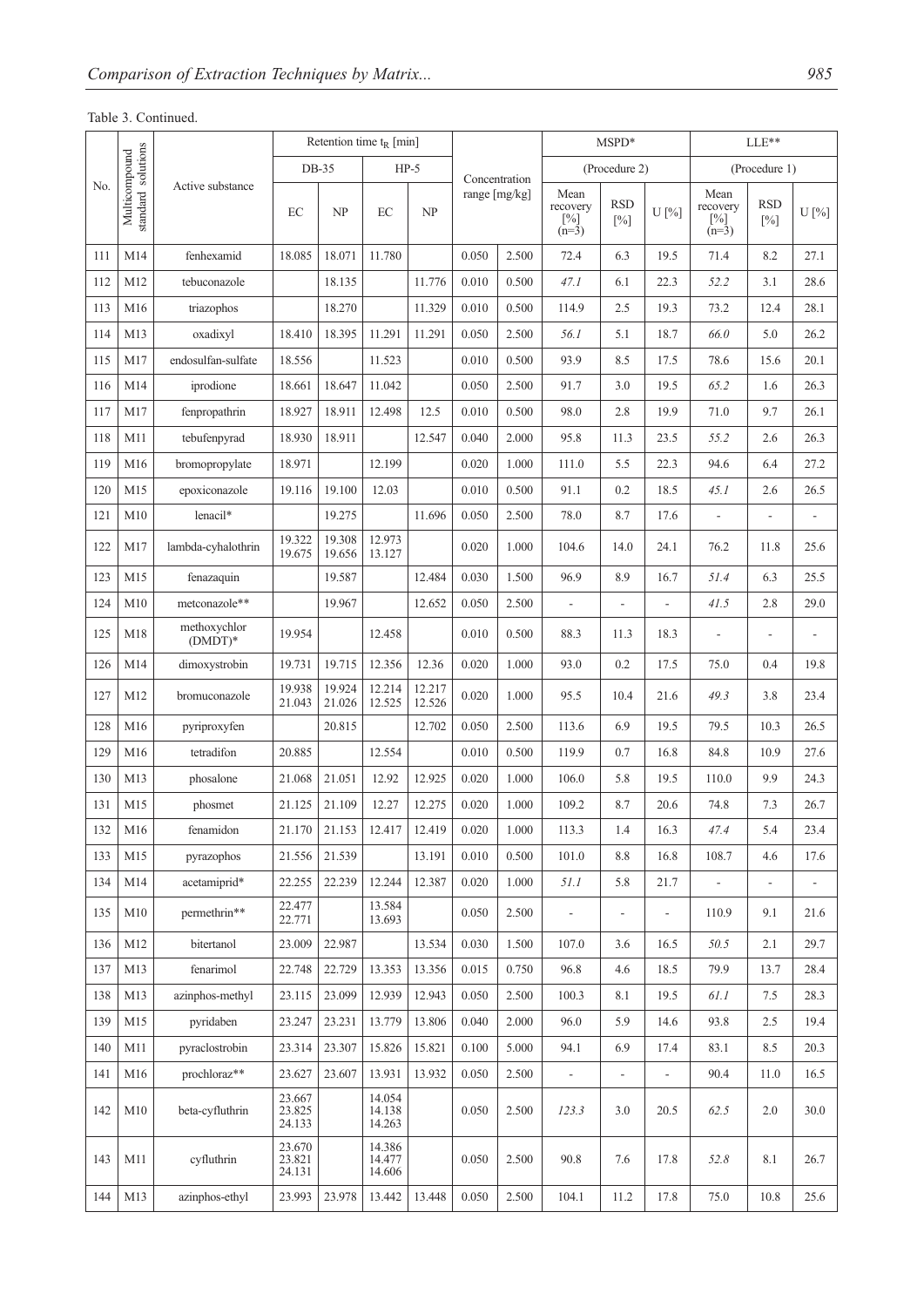|     |                           |                    |                            | Retention time $t_R$ [min] |                            |        |                 |               |                 | $MSPD*$                  |                                             |                      | $LLE**$ |                                             |                      |      |
|-----|---------------------------|--------------------|----------------------------|----------------------------|----------------------------|--------|-----------------|---------------|-----------------|--------------------------|---------------------------------------------|----------------------|---------|---------------------------------------------|----------------------|------|
|     | solutions                 |                    |                            | DB-35                      |                            | $HP-5$ |                 | Concentration | (Procedure 2)   |                          |                                             | (Procedure 1)        |         |                                             |                      |      |
| No. | Multicompound<br>standard | Active substance   | EC                         | NP                         | EC                         | NP     | range $[mg/kg]$ |               |                 |                          | Mean<br>recovery<br>$\lceil\% \rceil$ (n=3) | <b>RSD</b><br>$[\%]$ | U[%]    | Mean<br>recovery<br>$\lceil\% \rceil$ (n=3) | <b>RSD</b><br>$[\%]$ | U[%] |
| 145 | M15                       | coumaphos          | 24.498                     | 24.482                     | 13.863                     | 13.871 | 0.020           | 1.000         | 104.0           | 3.9                      | 16.8                                        | 79.0                 | 9.6     | 28.7                                        |                      |      |
| 146 | M12                       | fluquinconazole    | 24.822                     | 24.803                     | 13.827                     | 13.829 | 0.020           | 1.000         | 101.3           | 3.3                      | 25.6                                        | 63.2                 | 1.2     | 28.4                                        |                      |      |
| 147 | M16                       | alpha-cypermethrin | 25.086<br>25.675           |                            | 14.740<br>14.950           |        | 0.040           | 2.000         | 120.0           | 2.7                      | 14.7                                        | 61.8                 | 4.7     | 27.1                                        |                      |      |
| 148 | M14                       | zeta-cypermethrin  | 25.092<br>25.310<br>25.668 |                            | 14.486<br>14.589<br>14.696 |        | 0.050           | 2.500         | 92.8            | 2.4                      | 20.1                                        | 80.1                 | 0.9     | 19.6                                        |                      |      |
| 149 | M10                       | cypermethrin       | 25.100<br>25.326<br>25.675 |                            | 14.757<br>14.864<br>14.976 |        | 0.050           | 2.500         | 90.9            | 5.7                      | 19.2                                        | 67.1                 | 1.9     | 28.6                                        |                      |      |
| 150 | M12                       | fenbuconazole      | 26.643                     | 26.631                     | 14.199                     | 14.198 | 0.030           | 1.500         | 96.0            | 7.3                      | 17.9                                        | 51.9                 | 8.4     | 28.6                                        |                      |      |
| 151 | M15                       | boscalid           | 29.121                     |                            | 14.658                     |        | 0.020           | 1.000         | 78.0            | 4.6                      | 16.8                                        | 47.1                 | 7.4     | 22.4                                        |                      |      |
| 152 | M13                       | esfenvalerate      | 29.260<br>30.248           |                            | 15.580<br>15.868           |        | 0.040           | 2.000         | 74.4            | 14.8                     | 19.1                                        | 49.5                 | 6.0     | 24.8                                        |                      |      |
| 153 | M10                       | fenvalerate        | 29.278<br>30.265           |                            | 16.039<br>16.351           |        | 0.040           | 2.000         | 118.8           | 2.5                      | 18.9                                        | 46.2                 | 5.1     | 29.8                                        |                      |      |
| 154 | M10                       | indoxacarb**       | 32.819                     |                            | 17.142                     |        | 0.050           | 2.500         | $\qquad \qquad$ | $\overline{\phantom{0}}$ | $\overline{\phantom{a}}$                    | 69.8                 | 9.8     | 24.6                                        |                      |      |

Table 3. Continued.

\*active substance isolated only by MSPD

\*\* active substance isolated only by LLE

U – combined standard uncertainty determined for the lowest validation levels

italics – active substance with mean recovery 40-130%

The different aspects explained above for estimating the standard uncertainties have been applied to the multiresidue analytical method. A methodology for calculating the uncertainty of results on the basis of in-house validation data has been applied to a pesticide multiresidue method. Uncertainty sources have been identified and standard uncertainty established. The uncertainty of MSPD method for all compounds was lower by a few percentage points in comparison to the uncertainty of the LLE method. An increase in the uncertainty in reducing level of concentration of the active substance in the sample was observed. However, depending on the concentration and the physicochemical parameters of the determined active substance, the combined standard uncertainty ranged 10-30% (Table 3).

## Comparison of Extraction Techniques

The percentage mean recoveries obtained for most pesticides were satisfactory and ranged from 70 to 120% for all the pesticides studied. Mean recoveries at three spiked levels varied from 72.4 to 120% for MSPD with several exceptions (acetamiprid, azaconazole, cymoxanil, metconazole, oxadixyl, paclobutrazol, tebuconazole (<70%) and beta-cyfluthrin, pirimiphos-ethyl (>120%) and for LLE 70.6-120% with 55 exceptions (mean recoveries <70%). However, other validation parameters were satisfactory (RSDs <20%). As seen from Table 3, LLE gave precision with RSD ranging from 0.4-18.6% for over 1 h extraction. In comparison, the precision of MSPD were below 15% and ranged from 0.2 to 14.8%.

The evaluated extraction procedures allowed for determination of 7 acaricides, 55 fungicides, 18 herbicides, and 74 insecticides. Captan, cymoxanil, folpet (fungicides) and dichlobenil, lenacil, simazine (herbicides) and acetamiprid, dimethoathe, formothion, metoxychlor (DMDT), and p,p'DDT (insecticides) were isolated only by MSPD extraction. On the other hand dicofol (acaricide) and flutriafol, metconazole, prochloraz (fungicides) and dichlorvos, indoxacarb, and permethrin (insecticides) were extracted only by LLE (Table 3).

The MSPD extraction technique fulfilled requirements of multiresidue method and enabled isolation of 147 pesticides from 154 analyzed with good validation parameters. This technique proved to be a good alternative for LLE, because numerous disadvantages of LLE have been noticed (Table 4).

The proposed instrumental method allows the determination of pesticides in soil by GC using two selective detectors functioning simultaneously. In the present work we used configuration with a "Y" piece at the end of the GC column in order to divide the flux at the end of the GC column into two branches of equal flow (Fig. 3) (one to the NPD and the other to the ECD), thus allowing pesticides of different nature to be quantified in the same run: 119 pesticides were detected by the ECD, whereas 117 were ana-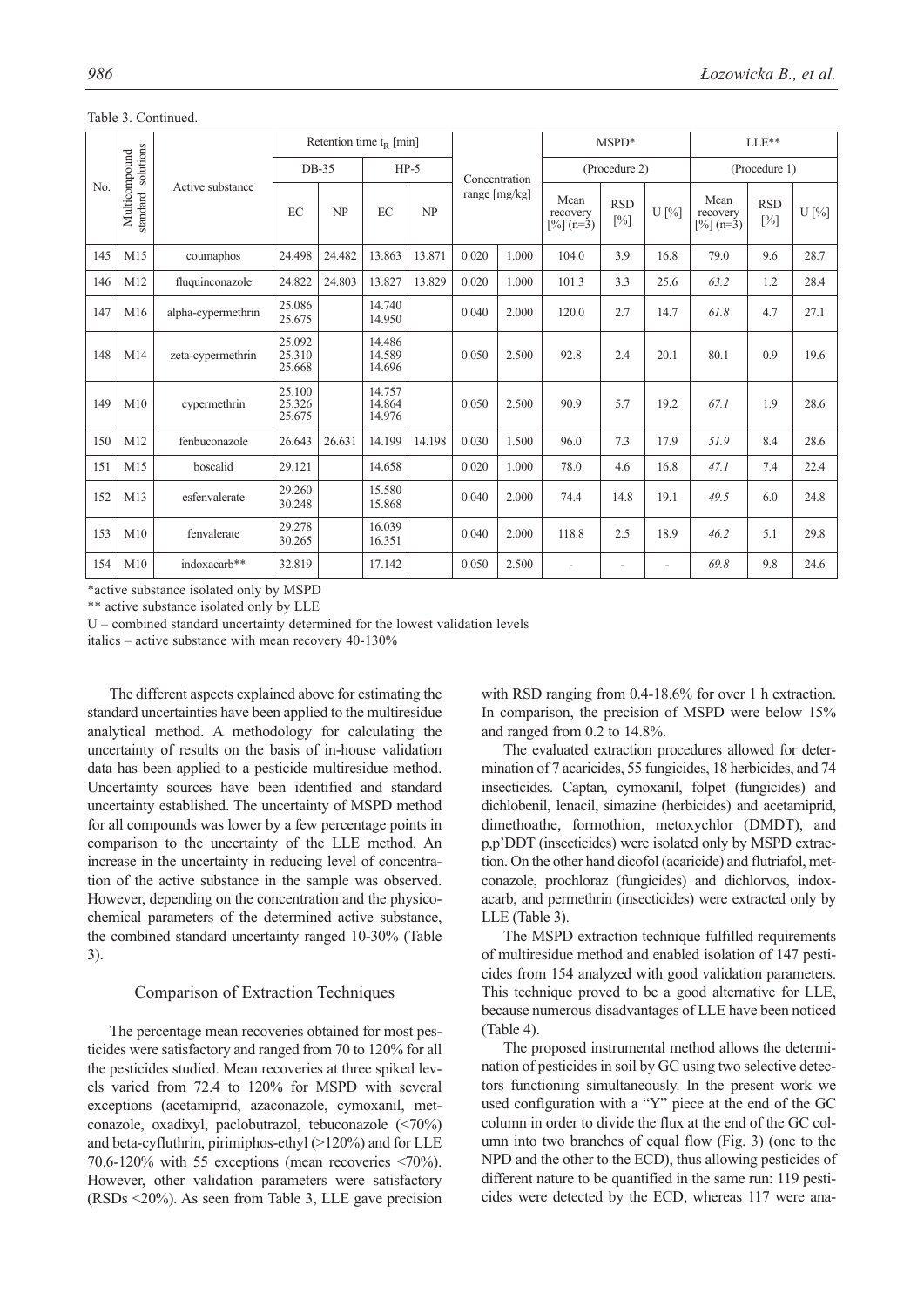| Extraction technique | Advantages                                                                                                                                                                                                                                                                                                                                                         | <b>Disadvantages</b>                                                                                                                                                                                                                                                                                                                                                                               |
|----------------------|--------------------------------------------------------------------------------------------------------------------------------------------------------------------------------------------------------------------------------------------------------------------------------------------------------------------------------------------------------------------|----------------------------------------------------------------------------------------------------------------------------------------------------------------------------------------------------------------------------------------------------------------------------------------------------------------------------------------------------------------------------------------------------|
| LLE                  | Well-known procedure<br>Wide experience in the extraction field                                                                                                                                                                                                                                                                                                    | Long extraction time<br>Large consumption of toxic and inflammable solvents<br>(dichloromethane) – problems with evaporation<br>Multiple extractions<br>Laborious, time-consuming, expensive<br>Filtration required after extraction<br>From 144 extracted pesticides 55 (38%) with acceptable<br>mean recovery values $(<70\%)$ 89 pesticides extracted<br>with satisfactory mean recovery values |
| <b>MSPD</b>          | Simple and fast extraction (time reduction)<br>Small amount of organic solvent<br>Environmentally safe extraction<br>Economical and convenient to perform<br>Coupled with simultaneous stage of purification<br>No filtration required<br>Extraction of 147 pesticides, of which 138 have<br>satisfactory mean recovery values<br>Lower limits of detection (LODs) | The use of anhydrous sorbents activated at high<br>temperatures                                                                                                                                                                                                                                                                                                                                    |

Table 4. Comparison of extraction techniques.

lyzed by NPD, although ECD and NPD also provided a discernible signal for 82 of them.

In the case of coeluting pesticides, the application of a dual detection system allows their determination. For example, the co-eluted peaks of pyrimethanil and gammaHCH were observed. However, this was not a problem since pyrimethanil was only detected with NPD and gamma-HCH only with ECD (Table 3). In that situation also a capillary column with different polarity in the same detection system is used.



Fig. 4. EC and NP chromatograms of fortified soil samples after MSPD extraction and LLE extraction: 12 *pesticides on both detectors* − 1. cymoxanil (0.025 mg/kg); 2. diazinon (0.005 mg/kg); 3. dimethoate (0.05 mg/kg); 4. chlorpyrifos methyl (0.005 mg/kg); 5. triadimenol (isomers) (0.025 mg/kg); 6. bupirymate (0.01 mg/kg); 7. tifloxystrobin (0.2 mg/kg); 8. oxadixil (0.025 mg/kg); 9. fozalone (0.01 mg/kg); 10. fenarimol (0.15 mg/kg); 11. azinphos-methyl (0.025 mg/kg); 12. azinphos-ethyl (0.025 mg/kg); *1 pesticide only on EC* − 13. esfenvalerate (isomers) (0.02 mg/kg); *6 pesticides only on NP* − 14. heptophos (0.0075 mg/kg); 15. propoxur (0.025 mg/kg); 16. pirimicarb (0.01 mg/kg); 17. pirimiphos-methyl (0.005 mg/kg); 18. pirimiphos-ethyl (0.01 mg/kg); 19. burpofezin (0.015 mg/kg) (DB-35 column).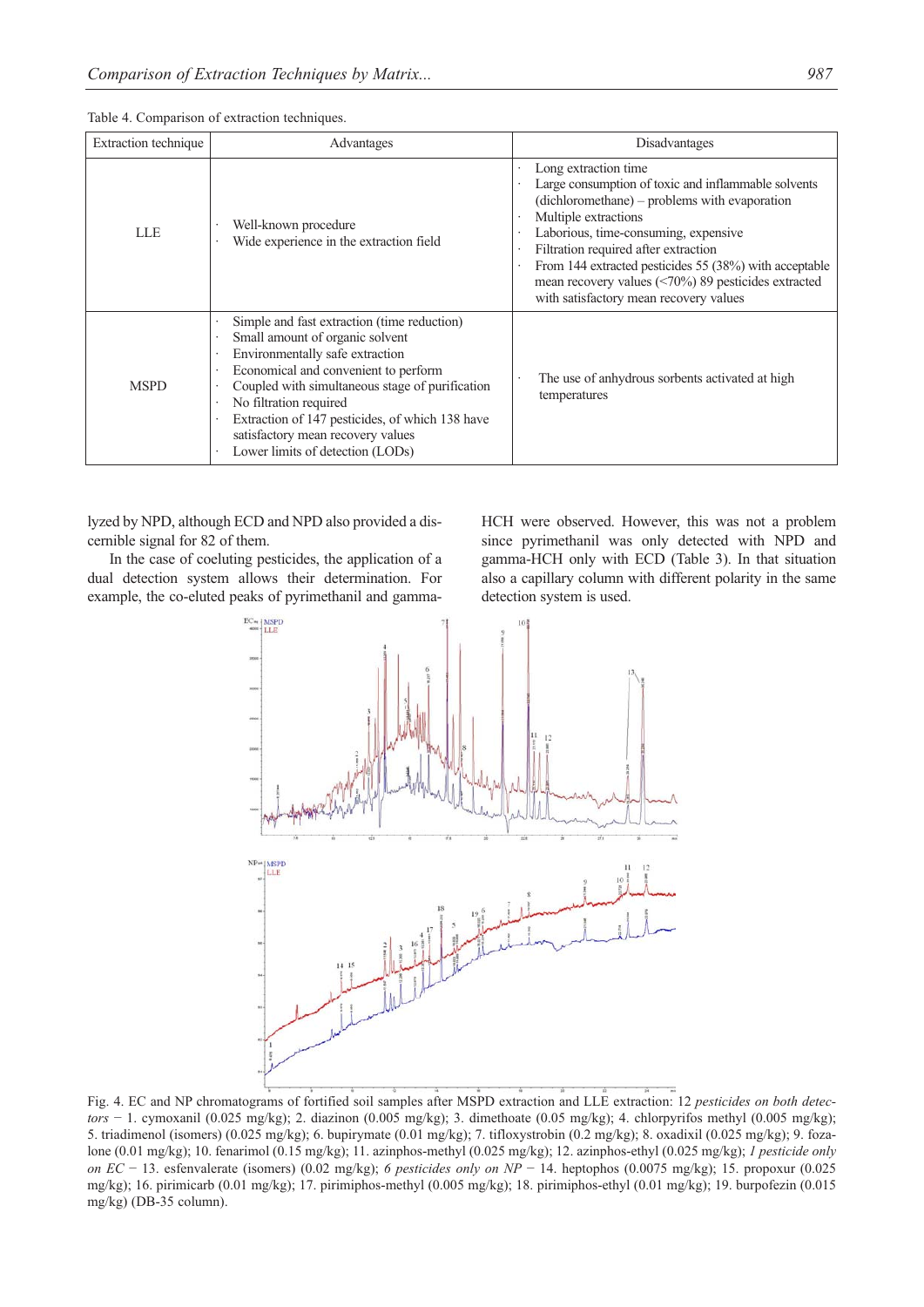Fig. 4 present EC and NP chromatograms of the spiked soil samples extracted by LLE and MSPD. As can be observed, e.g. cymoxanil, diazinon, dimethoate, chlorpyrifos methyl, triadimenol, bupirymate, tifloxystrobin, oxadixil, fozalone, fenarimol, and azinphos-methyl and azinphosethyl gave clear signals with both detectors, while heptophos, propoxur, pirimicarb, pirimiphos-methyl, pirimiphos-ethyl, and burpofezin gave signals only with NPD and esfenvalerate (isomers) only with the ECD. Cymoxanil was extracted only by MSPD and its peaks can be observed only on a chromatogram representing MSPD extraction on Fig. 4.

A blank trace of both MSPD and LLE extractions also is shown (Fig. 5). Quantification of simazine was unable by LLE extraction because the peak of simazine  $(t_R= 11.711$ min) eluted at the same retention time as peak from the soil matrix ( $t_R$ =11.715 min). Extract obtained from MSPD was free of interfering peaks at this time. It is very important when compound identification is possible only on a single detector. In this way the presence or absence of the compound can be confirmed.

#### Quality Control Procedure

A quality control procedure was established for ensuring that results obtained are under statistical control. This procedure consisted of incorporating to each batch of samples a blank extract, matrix-matching calibration solutions, and three spiked samples. Results were considered when the analysis of blank extracts showed that neither contamination nor degradation of sample had occurred, the recovery factors of spiked soil samples were between 70 and 120%, and the calibration plots fit to lines with determination coefficients higher than 0.95. In addition to the in-house quality assurance program, in 2000-10 the Laboratory successfully participated in 20 rounds of proficiency testing schemes organized and run by the Food Analysis Performance Assessment Scheme (FAPAS; Central Science Laboratory in York), by the European Commission (at the beginning by the University of Uppsala and then by the University of Almeria), and by using certified reference material (CRM) (Fig. 6).

CRM was used to verify the accuracy of the procedure and for the quantitative determination of organochlorine



Fig. 5. EC and NP chromatograms of blank soil sample from both extraction procedures MSPD and LLE (DB-35 column).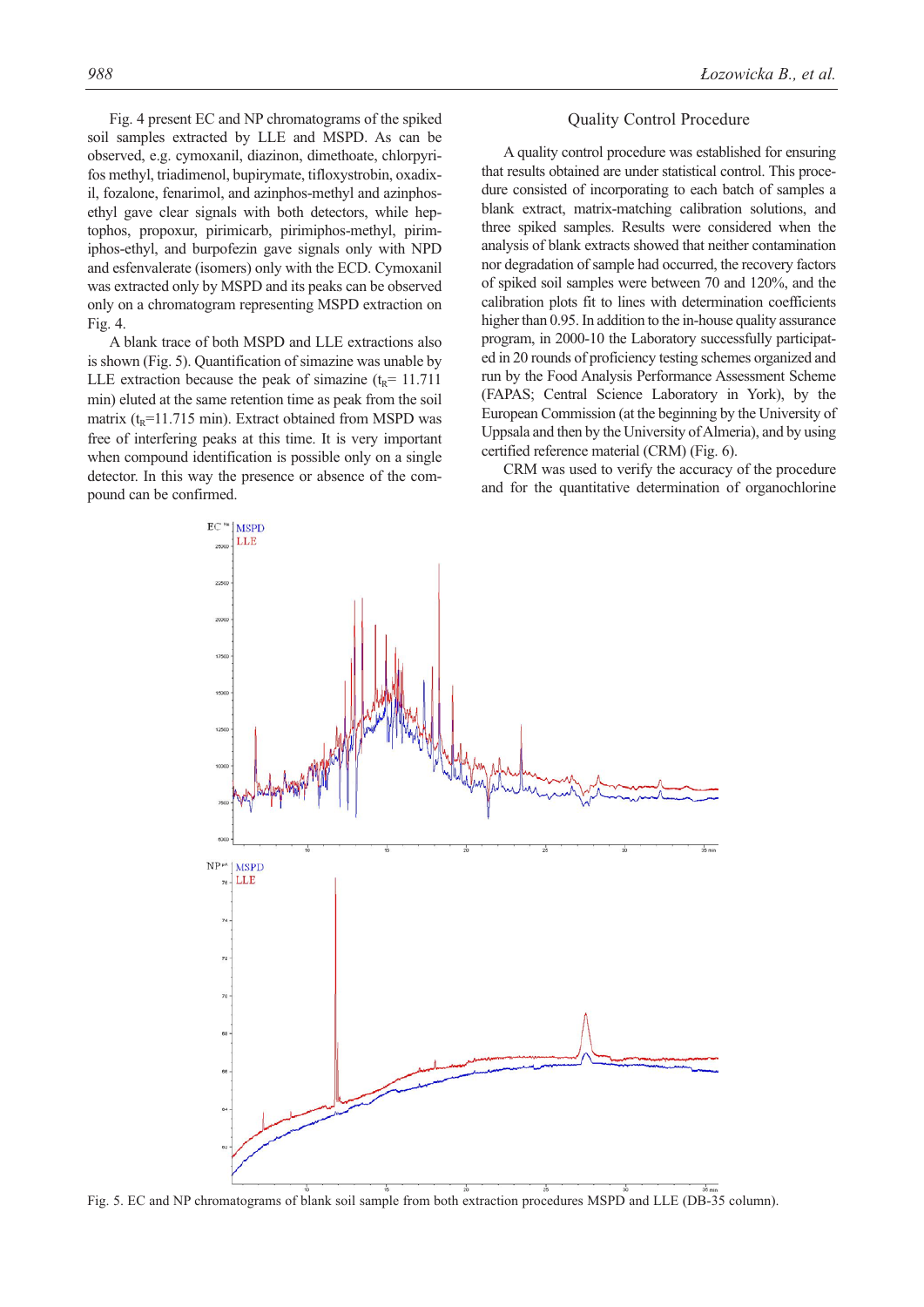| Organochlorine pesticide | Certified value<br>$\pm$ uncertainty [mg/kg] | $U$ [%] | Obtained value<br>$\pm$ uncertainty [mg/kg] | $U$ [%] | Obtained concentration<br>range min-max [mg/kg] |
|--------------------------|----------------------------------------------|---------|---------------------------------------------|---------|-------------------------------------------------|
| alfa-HCH                 | $0.0320 \pm 0.00086$                         | 2.7     | $0.0320\pm0.00080$                          | 2.5     | $0.0312 - 0.0328$                               |
| beta-HCH                 | $0.3860 \pm 0.07604$                         | 19.7    | $0.3761 \pm 0.01843$                        | 4.9     | $0.3577 - 0.3945$                               |
| p, p' DDE                | $0.0563 \pm 0.00152$                         | 2.7     | $0.0578 \pm 0.00549$                        | 9.5     | $0.0523 - 0.0633$                               |
| o,p'DDT                  | $0.0357 \pm 0.00099$                         | 2.8     | $0.0350\pm0.00189$                          | 5.4     | $0.0331 - 0.0369$                               |
| $p, p'$ DDT              | $0.1535 \pm 0.01089$                         | 7.1     | $0.1527 \pm 0.01038$                        | 6.8     | $0.1423 - 0.1631$                               |

Table 5. Comparison of concentration values for five pesticides in CRM (ERm – CC007) soil sample.

pesticides in soil by evaluated procedure by gas chromatography. Certified values of CRM were compared with the values obtained from the analysis of soil samples using MSPD (Table 5). The obtained values of soil sample carried through the whole extraction procedure, taking into account uncertainties, are consistent with the certified values as shown in Table 5.

## Application to Field Samples

MSPD procedure was applied to over 10 soil samples. In three samples were detected p,p'DDT and metabolite of DDT: p,p'DDE. Typical GC/EC chromatograms of the blank soil sample (unfortified), selected standard mixture and field soil sample (containing p,p'DDE and p,p'DDT) extracted using MSPD technique presents Fig. 7 (A, B, C), respectively. The MSPD method proposed for analysis of pesticides in soil provided clean blank extracts and therefore no clean-up step was necessary.

#### **Conclusions**

A rapid and efficient multiresidue procedure has been developed for determining pesticides in soil samples. The results of this study show that the MSPD procedure has significant advantages over classical LLE. The method based on solid phase dispersion of soil samples is fast and easy to perform and allows for analysis of different groups of pesticides. The proposed method was less time consuming, and cheaper in terms of consumables and equipment required in comparison to LLE. It was possible to prepare extracts for



Fig. 6. GC chromatogram of A: CRM soil sample − 1. alfa-HCH; 2. beta-HCH; 3. p,p'DDE; 4. o,p'DDT; 5. p,p'DDT and B: standard mixture − 1. alfa-HCH (0.005 mg/kg); 2. beta-HCH (0.01 mg/kg); 3. p,p'DDE (0.005 mg/kg); 4. o,p'DDT (0.005 mg/kg); 5. p,p'DDT (0.005 mg/kg) (HP-5 column).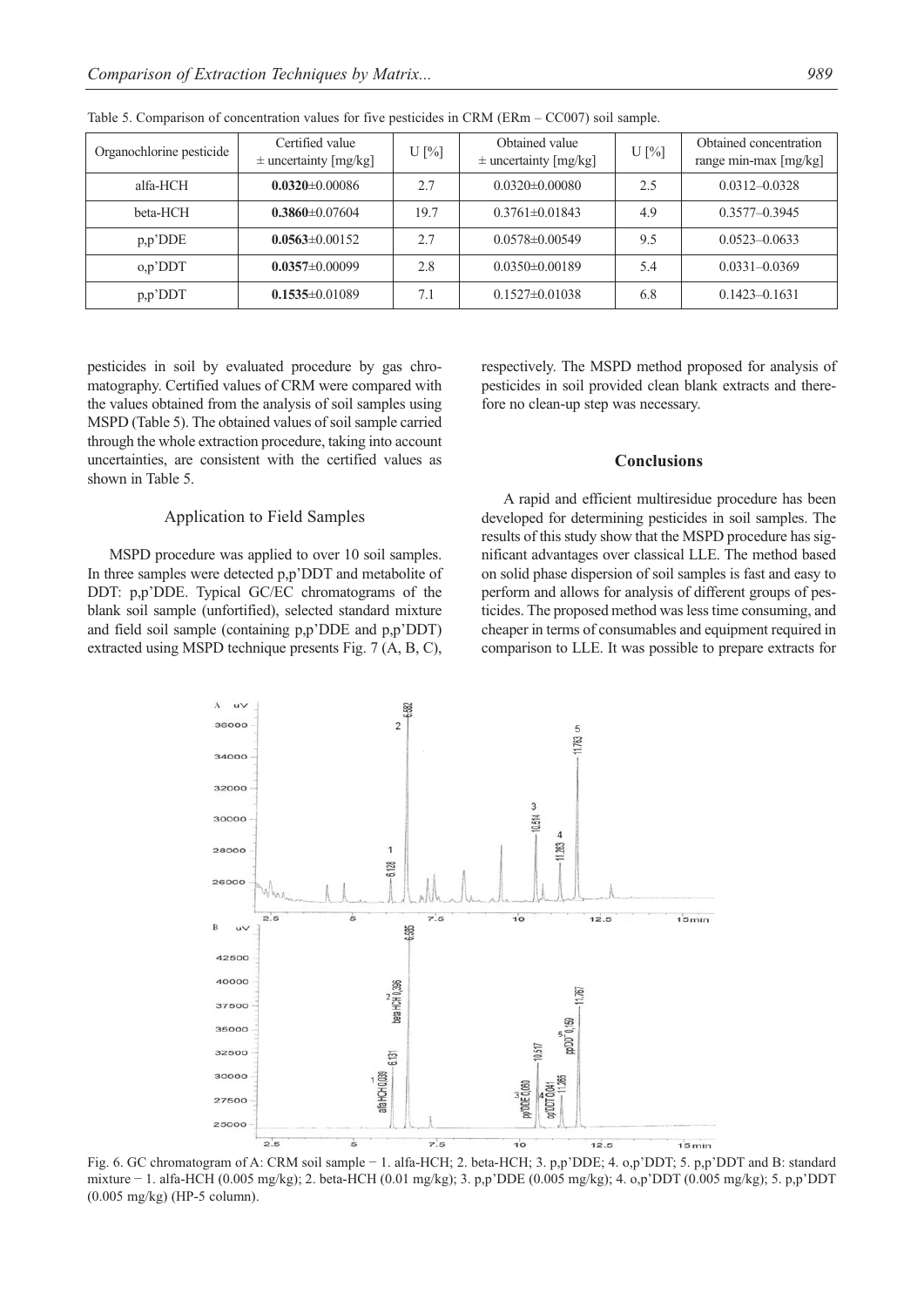

Fig. 7. Chromatograms of: A: blank soil sample, B: selected standards mixture − 1. alpha-HCH; 2. HCB; 3. beta-HCH; 4. gamma-HCH; 5. heptachlor; 6. aldrine; 7. heptachlor-epoxide; 8. p,p'DDE; 9. dieldrine; 10. endrin; 11. p,p'DDD; 12. o,p'DDT; 13. p,p'DDT; 14. metoxychlor (DMDT) and C: field soil sample with detected p,p'DDE 0.007 $\pm$ 0.0006 mg/kg (t<sub>R</sub>=10.519 min) and p,p'DDT 0.009 $\pm$ 0.0006 mg/kg (t<sub>R</sub>=11.768 min) (HP-5 column).

a batch of 10 samples in 30 min using MSPD. The LLE extraction procedure would require over 3 h to prepare a similar batch of samples. In addition, the MSPD uses smaller volumes of solvents like acetone and n-hexane, reducing human exposure to toxic solvents and environmental impact of the analytical procedure, compared with LLE extraction, where a larger volume of dichloromethane is used. The remarkable advantage of the presented method is that the isolation and purification are combined into one stage, the main source of errors involved in most analytical methods are avoided. The only inconvenience of MSPD extraction is the use of anhydrous sorbents activated at high temperatures.

Nevertheless, the MSPD method was more sensitive due to the cleaner extracts produced (lower limits of detection) compared to extracts produced by the LLE extraction method. The MSPD method successfully recovered 90% (138) of the active substances with mean recoveries in the recommended range of 70-120% (with good validation parameters) in comparison with LLE that could recover only 57% (88) of pesticides. MSPD fulfilled the requirements of multiresidue method for determination of pesticide residues in soil.

#### **References**

- 1. TOR A., EMIN AYDIN M., OZCAN S. Ultrasonic solvent extraction of organochlorinepesticides from soil. Anal. Chim. Acta **559**, 173, **2006**.
- 2. CONCHA-GRANA E., TURNES-CAROU M.I., MUNI-ATEGUI-LORENZO S., LOPEZ-MAHIA P., PRADA-RODRIGUEZ D., FERNANDEZ-FERNANDEZ E. Evaluation of HCH isomers and metabolites in soils, leachates, river water and sediments of a highly contaminated area. Chemosphere **64**, 588, **2006**.
- 3. GONCALVES C., ALPENDURADA M.F. Assessment of pesticide contamination in soil samples from an intensive horticulture area, using ultrasonic extraction and gas chromatography–mass spectrometry. Talanta **65**, 1179, **2005**.
- 4. Commission of the European Communities. Directive 2000/60/EC, EU Water Framework Directive, Brussels, Belgium, **2000**.
- 5. BELMONTE VEGA A., GARRIDO FRENICH A., MAR-TINEZ VIDAL J.L. Monitoring of pesticides in agricultural water and soil samples from Andalusia by liquid chromatography coupled to mass spectrometry. Anal. Chim. Acta **538**, 117, **2005**.
- 6. Commission of the European Communities. Council Directive 91/414/EEC concerning the placing of plant pro-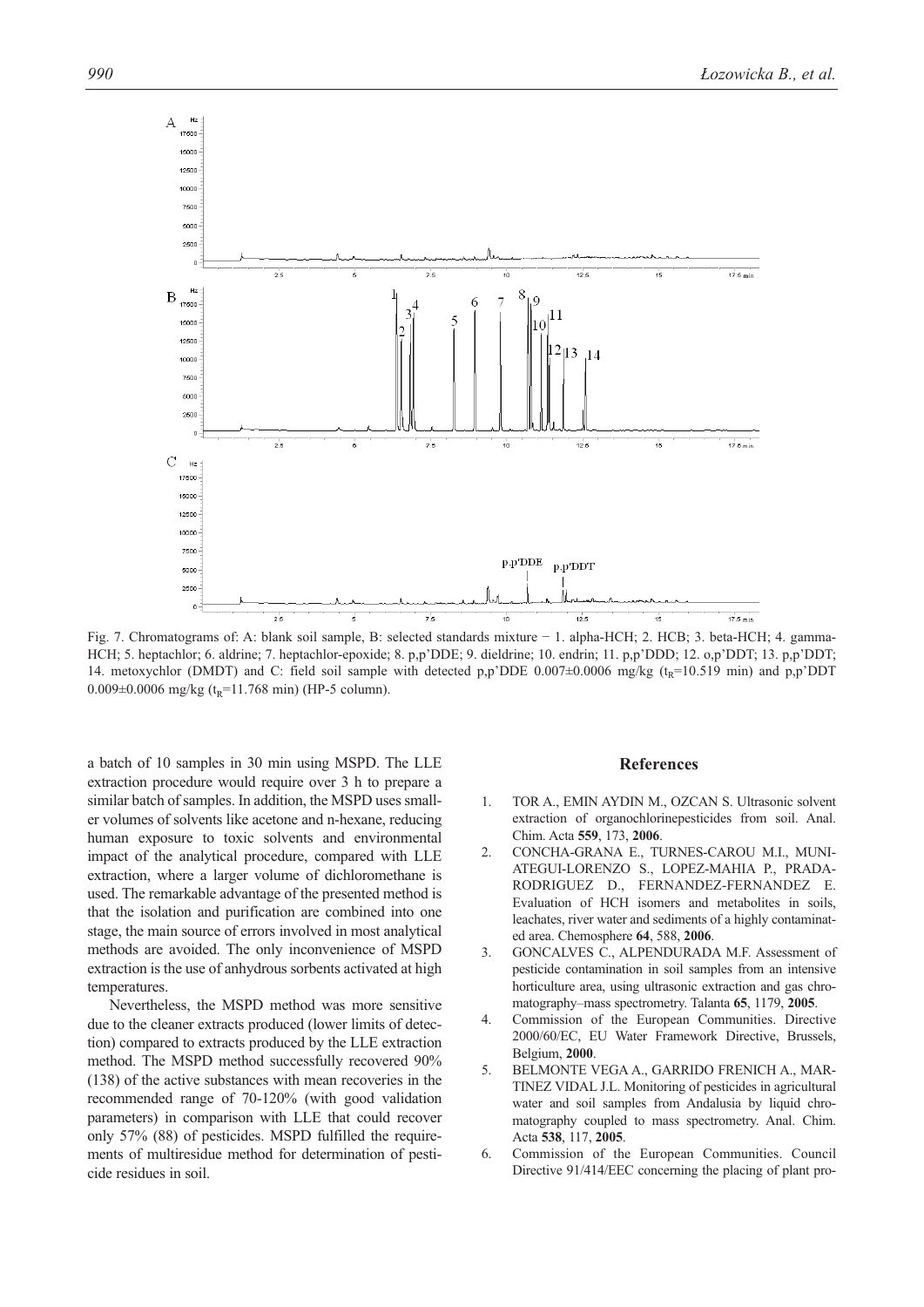tection products on the market. Official Journal of the European Communities No.L 230, **1991**.

- 7. SPARKS R. Environmental Soil Chemistry. Elsevier, Amsterdam, **2003**.
- 8. BAVCON M., TREBSE P., ZUPANCIC-KRALJ L. Investigations of the determination and transformations of diazinon and malathion under environmental conditions using gas chromatography coupled with a flame ionization detector. Chemosphere **50**, 595, **2003**.
- 9. NAVARRO S., VELA N., GARCIA C., NAVARRO G. An overview on the environmental behavior of pesticide residues in soils. J. Agric. Food Chem. **51**, 7359, **2004**.
- 10. NAWAB A., ALEEM A., MALIK A. Determination of organochlorine pesticides in agricultural soil with special reference to γ-HCH degradation by *Pseudomonas* strains. Bioresour. Technol. **88**, 41, **2003**.
- 11. GHADIRI H., ROSE C.W. Degradation of endosulfan in a clay soil from cotton farms of western Queensland. J. Environ. Manage. **62**, 155, **2001**.
- 12. DOONG R.A., LIAO P.L. Determination of organochlorine pesticides and their metabolites in soil samples using headspace solid-phase microextraction. J. Chromatogr. A **918**, 177, **2001**.
- 13. HOU L., KEE LEE H. Determination of pesticides in soil by liquid-phase microextraction and gas chromatography-mass spectrometry. J. Chromatogr. A **1038**, 37, **2004**.
- 14. DĄBROWSKA H., DĄBROWSKI Ł., BIZIUK M., GACA J., NAMIEŚNIK J. Solid-phase extraction clean-up of soil and sediment extracts for the determination of various types of pollutants in a single run. J. Chromatogr. A **1003**, 29, **2003**.
- 15. EL-SAEID M.H., AL-WABEL M.I., ABDEL-NASSER G., AL-TURKI A.M., AL- GHAMDI A.G. One-step extraction of multiresidue pesticides in soil by microwave-assisted extraction technique. J. App. Sci. **10**, 1775, **2010**.
- 16. SANGHI R., KANNAMKUMARATH S.S. Comparison of extraction methods by Soxhlet, sonicator and microwave in the screening of pesticide residues from solid matrices. J. Anal. Chem. **59**, (11), 1032, **2004**.
- 17. KREUZIG R., KOINECKE A., BAHADIR M. Use of supercritical fluid extraction in the analysis of pesticides in soil. J. Biochem. Biophys. Methods **43**, 403, **2000**.
- 18. LI Z.Y., ZHANG Z.C., ZHOU Q.L., GAO R.Y., WANG Q.S. Fast and precise determination of phenthoate and its enantiomeric ratio in soil by the matrix solid-phase dispersion method and liquid chromatography. J. Chromatogr. A **977**, 17, **2002**.
- 19. BAVCON M., TREBSE P., ZUPANCIC-KRALJ L. Investigations of the determination and transformations of diazinon and malathion under environmental conditions using gas chromatography coupled with a flame ionization detector. Chemosphere **50**, 595, **2003**.
- 20. BÖRJESSON E., TORSTENSSON L. New methods for determination of glyphosate and (aminomethyl)phosphonic acid in water and soil. J. Chromatogr. A **886**, 207, **2000**.
- 21. BOUAID A., RAMOS L., GONZALEZ M.J., FERNÁNDEZ P., CÁMARA C. Solid-phase microextraction method for the determination of atrazine and four organophosphorus pesticides in soil samples by gas chromatography. J. Chromatogr. A **939**, 13, **2001**.
- 22. BAO M.L., PANTAMI F., BARBIERI K., BURRINI D., GRIFFINI O. Multi-residue pesticide analysis in soil by solid-phase disk extraction and gas chromatography/ion-trap mass spectrometry Int. J. Env. Anal. Chem. **64**, (4), 233, **1996**.
- 23. DOST K., JONES D.C., AUERBACH R., DAVIDSON G. Determination of pesticides in soil samples by supercriticalfluid chromatography-atmospheric pressure chemical ionization mass spectrometric detection. Analyst **125**, (10), 1751, **2000**.
- 24. PAPADAKIS E.N., PAPADOPOULOU-MOURKIDOU E. Determination of metribuzin and major conversion products in soils by microwave-assisted water extraction followed by liquid chromatographic analysis of extracts. J. Chromatogr. A **962**, 9, **2002**.
- 25. ZAMBONIN C.G., PALMISANO F. Determination of triazines in soil leachates by solid-phase microextraction coupled to gas chromatography-mass spectrometry. J. Chromatogr. A **874**, 247, **2000**.
- 26. HOGENDOORN E.A., HULS R., DIJKMAN E., HOOGERBRUGGE R. Microwave assisted solvent extraction and coupled-column reversed-phase liquid chromatography with UV detection Use of an analytical restricted-accessmedium column for the efficient multi-residue analysis of acidic pesticides in soils J. Chromatogr. A **938**, 23, **2001**.
- 27. BARCHAŃSKA H., BARANOWSKA I. Procedures for analysis of atrazine and simazine in environmental matrices. Rev. Env. Cont. Toxicol. **200**, 53, **2009**.
- 28. STIPICEVIC S., FINGLER S., ZUPANCIC-KRALJ L., DREVENKAR V. Comparison of gas and high performance liquid chromatography with selective detection for determination of triazine herbicides and their degradation products extracted ultrasonically from soil. J. Sep. Sci. **26**, 1237, **2003**.
- 29. VRYZAS Z., PAPADOPOULOU-MOURKIDOU E. Determination of triazine and chloroacetanilide herbicides in soils by microwave-assisted extraction (MAE) coupled to gas chromatographic analysis with either GC-NP or GC−MS. J. Agric. Food Chem. **50**, 5026, **2002**.
- 30. DAGNAC T., JEANNOT R., MOUVET C., BARAN N. Determination of oxanilic and sulfonic acid metabolites of acetochlor in soils by liquid chromatography-electrospray ionization mass spectrometry. J. Chromatogr. A **957**, 69, **2002**.
- 31. HU J.-Y., ZHEN Z.-H., DENG Z.-B. Simultaneous determination of acetochlor and propisochlor residues in corn and soil by solid phase extraction and gas chromatography with electron capture detection. Bull Environ. Contim. Toxicol. **86**, 95, **2011**.
- 32. POZO O., PITARCH E., SANCHO J.V., HERNANDEZ F. Determination of the herbicide 4-chloro-2-methylphenoxyacetic acid and its main metabolite, 4-chloro-2-methylphenol in water and soil by liquid chromatography-electrospray tandem mass spectrometry. J. Chromatogr. A **923**, 75, **2001**.
- 33. PATSIAS J., PAPADAKIS E.N., PAPADOPOULOU-MOURKIDOU E. Analysis of phenoxyalkanoic acid herbicides and their phenolic conversion products in soil by microwave assisted solvent extraction and subsequent analysis of extracts by on-line solid-phase extraction-liquid chromatography. J. Chromatogr. A **959**, 153, **2002**.
- 34. LUQUE-GARCÍA J.L., DE CASTRO M.D.L. Coupling continuous subcritical water extraction, filtration, preconcentration, chromatographic separation and UV detection for the determination of chlorophenoxy acid herbicides in soils. J. Chromatogr. A **959**, 25, **2002**.
- 35. MARCHESE S., PERRET D., GENTILI A., CURINI R., MARINO A. Development of a method based on accelerated solvent extraction and liquid chromatography/mass spectrometry for determination of arylphenoxypropionic herbicides in soil. Rapid Commun. Mass Spectrom. **15**, 393, **2001**.